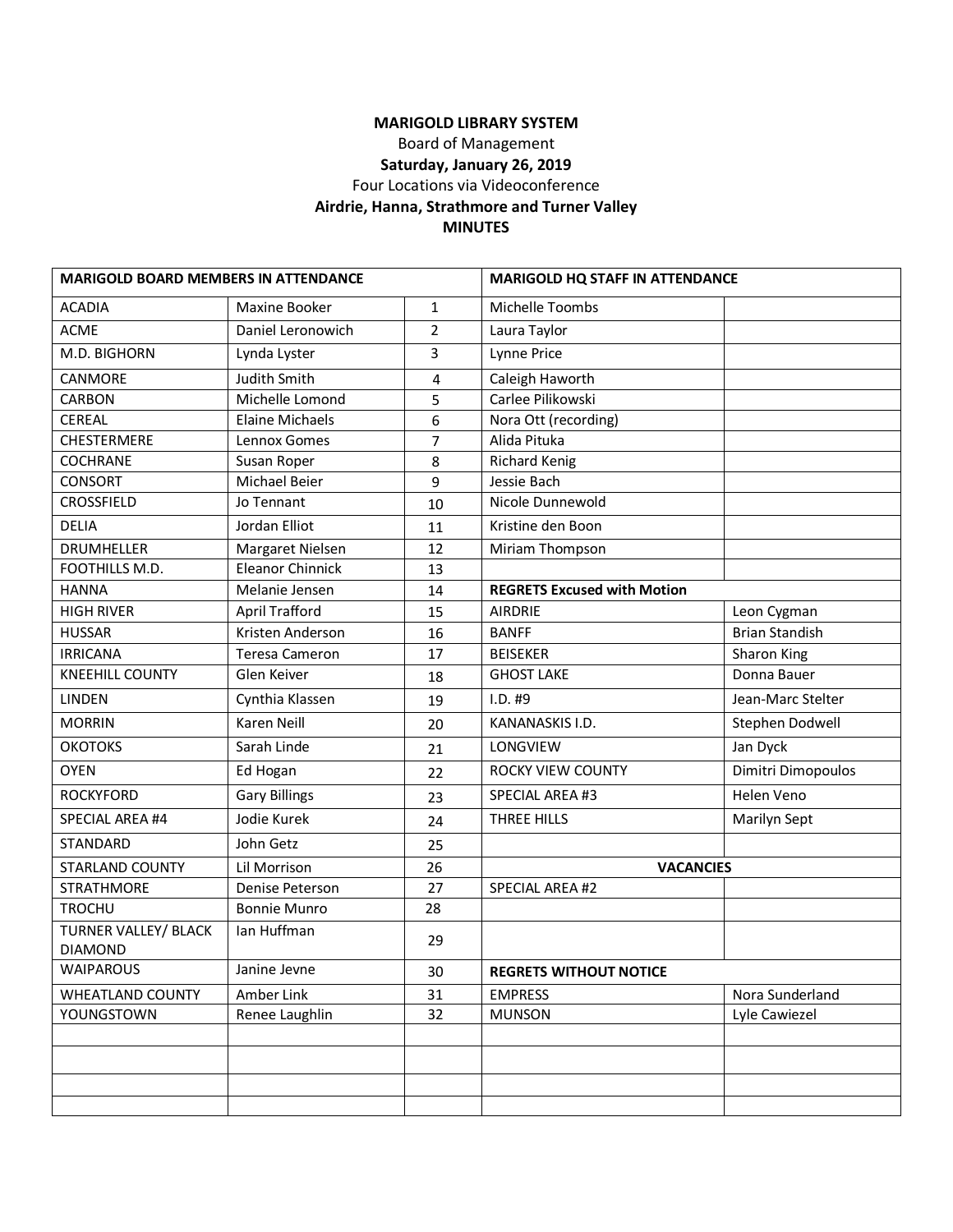# **MINUTES**

## **1. CALL TO ORDER**

1.1 Introduction of delegates, guests, and staff -Delegates from each location introduced themselves

## 1.1.1 Question during introduction – **"What book or movie have you enjoyed that you would recommend that everyone read or watch?"**

**Airdrie:** Gentleman in Moscow (book), Twelve Mile Straight, Bohemian Rhapsody (movie) Black Klansman (movie) Michelle Obama's book (audio)

**Strathmore:** 2001 A Space Odyssey (movie), Louise Penny (author), Greatest Show Man (movie), Movement (book), A lucky Few, Even Silence has an End, Starlight, Princess Ballerina, Nut Makers Handbook, Mission Impossible latest version, The Mule (movie), Michael Connelly (newest series)

**Hanna:** Christmas Letters (book), Christopher Robin (Book), Mr. Holmes, The Raven Master (book), Educated (book), Harry Potter, The Mule (movie), Someone's Always Watching (book), Aesop's Fables, Thanks a lot, Mr. Kibblewhite (book).

**Sheep River:** Ann Cleeve's Shetland (books and T.V. series), Vera (T.V. series) Javier Marias Trilogy, Robert's Rules for Dummies (book), Black Swan (book), Rhymes for Young Ghouls (movie), Hangman (book), 1922, Guernsey Literary and Potato Peel Pie Society (movie), Tea Girl of Hummingbird Lane, Wind in the Willows (book), Dandelion Wine (book), Gentleman in Moscow (book), Women Talking (book), Outlander (series), Priest Daddy (book)

1.2 Recognition of new Marigold Trustees

- There is currently one vacancy – Special Area #2

Information: Board members (especially new Board members) were asked to provide appointment letters from their municipality.

- There are four new trustees

- Brian Standish Town of Banff
- Ian Huffman Town of Black Diamond and Town of Turner Valley
- Stephen Dodwell Kananaskis Improvement District
- Sarah Linde Town of Okotoks

#### 1.3 Acknowledging regrets and excused absences

**MOTION:** I. Huffman/ J. Getz -That the Marigold Board excuse absent Marigold Trustees named in the minutes, who have provided regrets with notice of their absence before this meeting. CARRIED

#### **2. APPROVAL OF AGENDA**

**MOTION:** D. Peterson/ G. Billings -To approve the agenda as presented CARRIED

**3. MINUTES OF THE November 17, 2018 MEETING**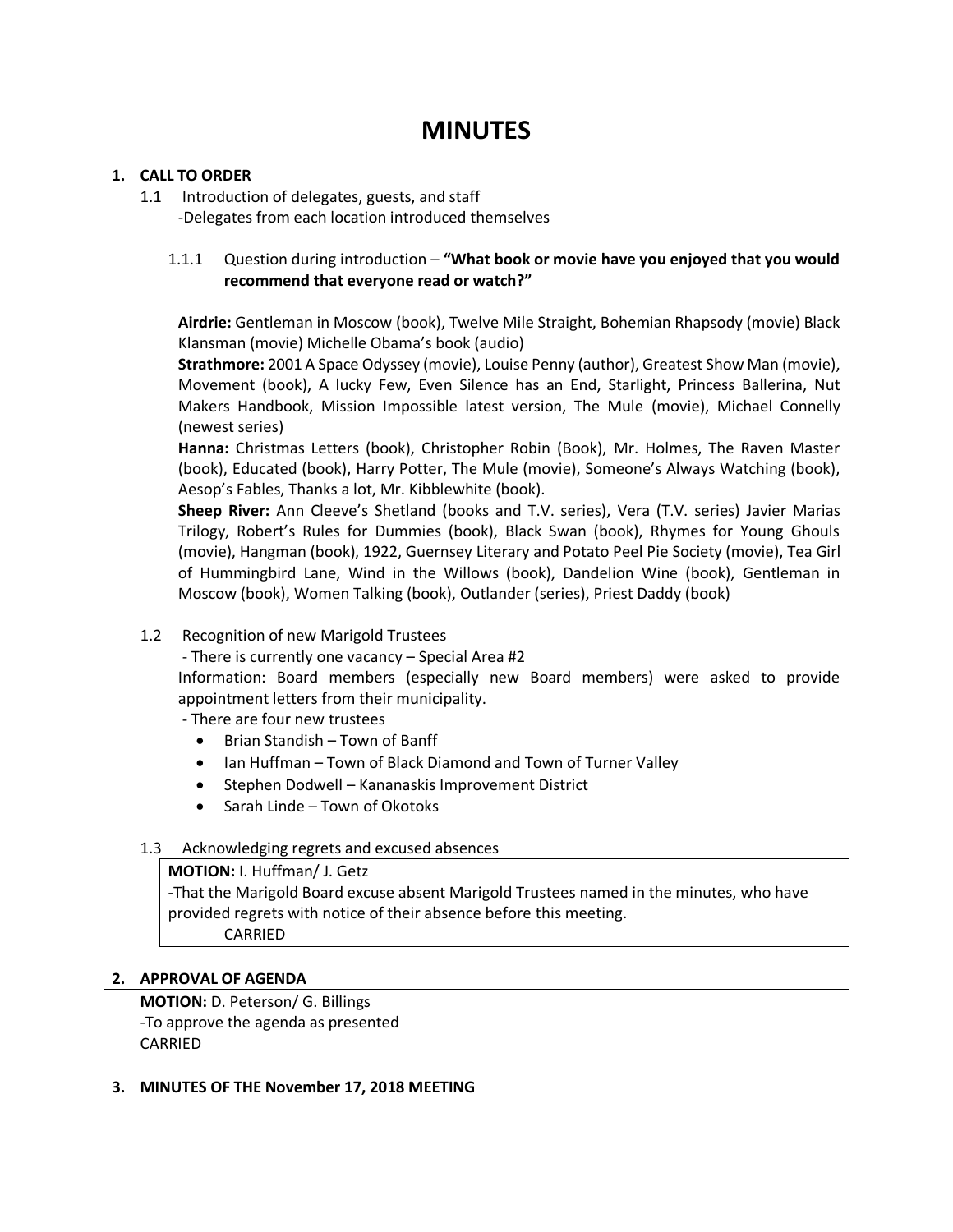**MOTION:** M. Nielsen/ M. Beier -To accept the Minutes of the November 17, 2018 meeting CARRIED

#### **4. CONSENT AGENDA**

- 4.1 Transfer of agenda items from consent agenda - Item 4.3.5 was moved to regular Agenda 6.1
- 4.2 Motion to move item 4.3.5 to regular Agenda

**MOTION:** S. Roper/ B. Munro -To approve moving item 4.3.5 to the regular Agenda CARRIED

#### 4.3 Motion to accept remaining consent agenda items

**MOTION:** J. Getz/ K. Anderson -To approve agenda items 4.1 to 4.2 from the Consent Agenda CARRIED

## **5. DECISION**

5.1 Financial

5.1.1 Marigold Financial Statements to December 31, 2018

**MOTION**: D. Peterson/ L. Morrison

-Subject to audit, the Marigold financial statements to December 31, 2018 be accepted as presented CARRIED

5.1.2 RISE Financial Statements to December 31, 2018

**MOTION:** E. Michaels/ A. Link -Subject to audit, the RISE financial statements to December 31, 2018 be accepted as presented CARRIED

5.1.3 Marigold Operating Budget 2019 – 2020

**MOTION:** G. Billings/ M. Nielsen -To approve the Marigold Operating Budget for 2019 and the projected budget for 2020

CARRIED

5.1.4 Marigold Capital/Projects Budget 2019

**MOTION:** G. Billings/ M. Beier -To approve the Marigold Capital / Projects Budget for 2019 CARRIED

#### 5.2 New Building Update

-J. Getz, Vice Chair of the Marigold Board and Lynne Price, Director of Service Delivery, provided an update on the progress towards the new headquarters facility in Strathmore. Progress includes: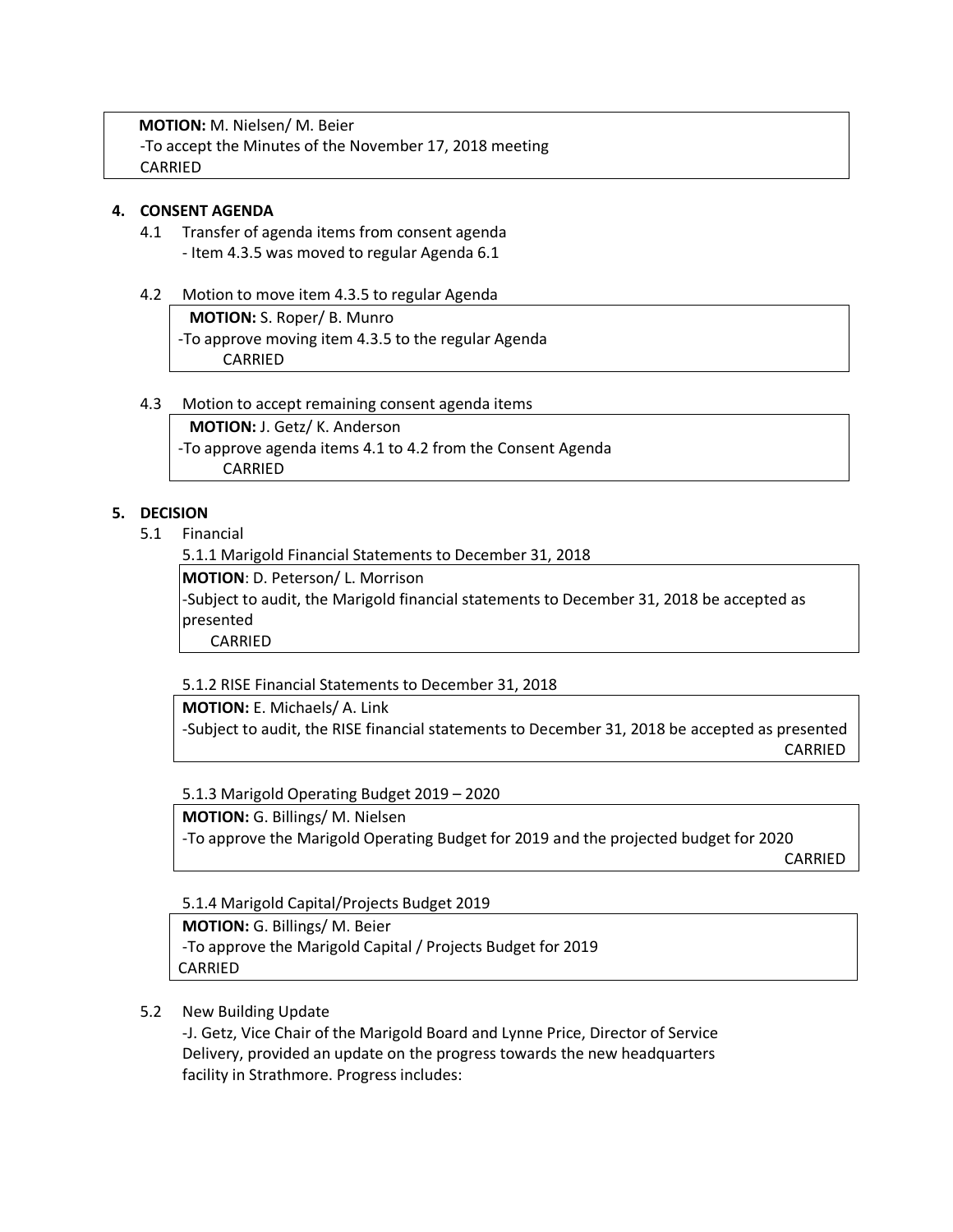- Town of Strathmore approved Land Use Re-designation rezoned to Highway Commercial use and waived several application fees. Marigold and WID are currently working on a development agreement.
- A new development agreement will be created between WID, Marigold, and Town of Strathmore. The agreement will provide details about actions that can be taken on the site while waiting for subdivision process to be completed.
- 5.3 Marigold Board Committee Vacancies 5.3.1 Nominating Ad Hoc Committee

**MOTION:** J. Getz/ K. Anderson -That Elaine Michaels and Jan Dyck be appointed to the Nominating Ad Hoc Committee CARRIED

5.4 Community Libraries Plans of Service, 2019-2023 Nicole Dunnewold spoke about the Community Libraries Plans of Service.

**MOTION:** A. Link/ T. Cameron - That the Community Libraries Plans of Service, 2019-2023 be approved CARRIED

5.5 Policies/Plans

5.5.1 Collection Management Policy - Standards & Services

**MOTION:** M. Booker -To approve the Collection Management Policy and Schedule A: Statement on Intellectual Freedom and Libraries **CARRIED CARRIED** 

5.5.2 Schedule B – Distribution of Materials 2019 (Collection Management Policy) – Standards

&

#### Services **MOTION:** M. Booker

-To Approve Schedule B: Distribution of Materials 2019 (Collection Management Policy)

CARRIED

5.5.3 Schedule C – Shared Collections & Bestseller Program 2019 (Collection Management Policy) –

 Standards & Services **MOTION:** M. Booker -To approve Schedule C: Shared Collections and Bestseller Program 2019 CARRIED

5.5.4 Transfer Payments Policy - Standards & Services

**MOTION:** M. Booker

-To approve the Transfer Payments Policy CARRIED

5.5.5 Schedule A – Services Grant 2019 (Transfer Payments Policy) – Standards & Services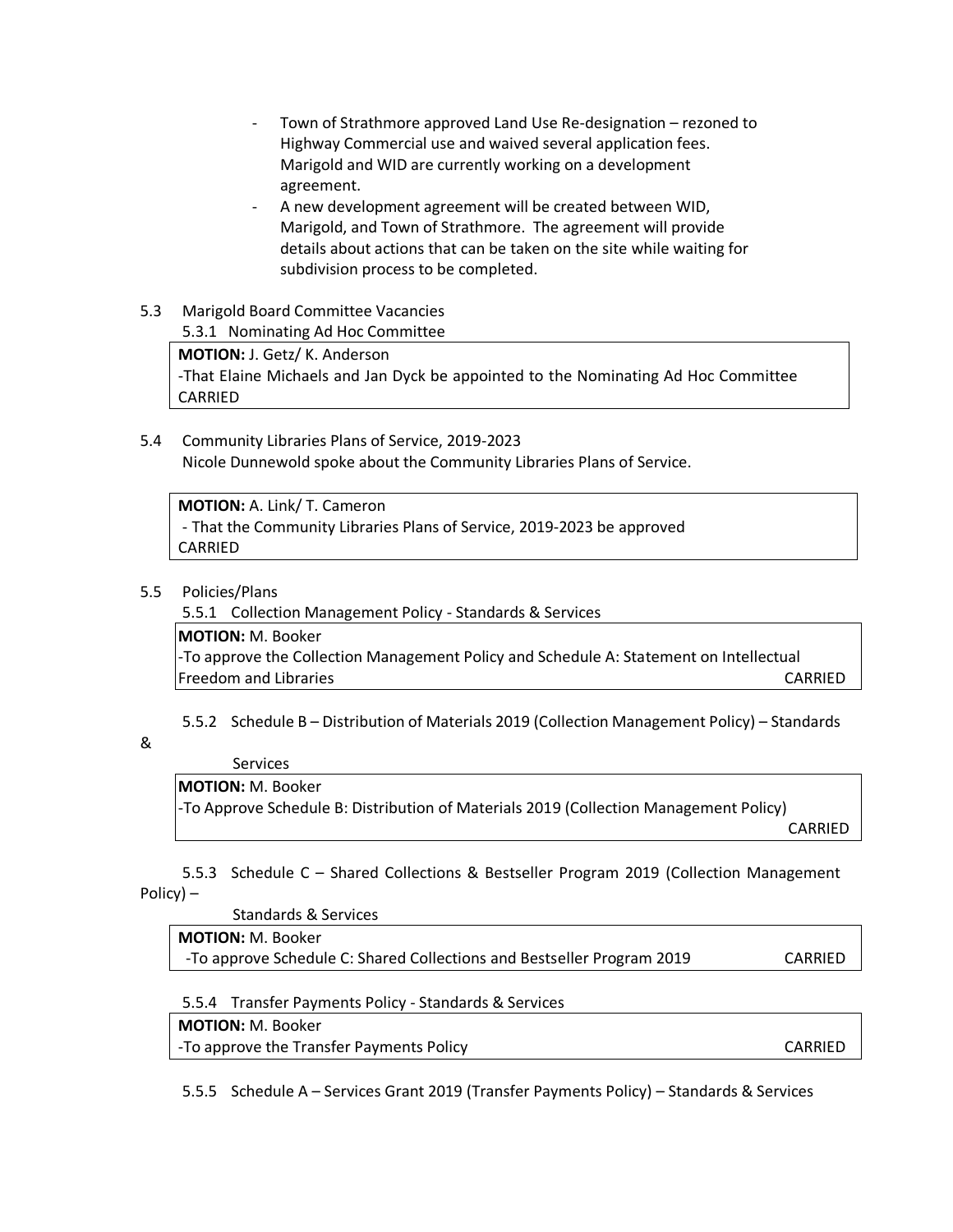**MOTION:** M. Booker -To approve Schedule A: Services Grant 2019 (Transfer Payments Policy) CARRIED

5.5.6 Schedule B – Community Library Grant 2019 (Transfer Payments Policy) – Standards & **Services** 

**MOTION:** M. Booker -To approve Schedule B: Community Library Grant 2019 (Transfer Payments Policy) CARRIED

5.5.7 IT Capacity Fund Policy and Schedule A: 2019 IT Capacity Fund Amounts - Standards & Services

> **MOTION:** M. Booker -To approve the IT Capacity Fund Policy and Schedule A: 2019 IT Capacity Fund Amounts CARRIED

5.5.8 Information Technology Policy – Governance

**MOTION:** K. Anderson

**-To approve the Information Technology Policy CARRIED** 

#### **6. ITEMS FROM THE CONSENT AGENDA**

- One item moved (4.3.5) from Consent Agenda HR Committee Report

-J. Jevne asked if the rationale for the 2.5% staff base pay adjustment could be

explained. S. Roper from the HR Committee provided an explanation of the process.

**MOTION:** J. Getz/ K. Anderson

**-To accept the 6.1 Consent Agenda item CARRIED** 

**7. INFORMATION**

7.1 Customer Satisfaction Survey

-Deputy CEO, Laura Taylor, discussed the results of the most recent Customer Satisfaction survey. The survey showed positive responses and 4.1 or higher ratings. Highest rankings included Consultation Response Rate, Delivery Services, and Staff at Marigold and Support from Marigold. Marigold will work on improving new product launches, and its online presence.

7.2 2018 Achievements, Marigold Library System – M. Toombs

 –CEO, Michelle Toombs, provided a list of what had been achieved in 2018, specifically:

- the new headquarters facility, new website, Holds Pilot, approval of Schedule C, and 32 Board, Committee and special meetings.
- 7.3 Upcoming Board Meetings:
	- Saturday, April 13, 2019, 9:30am Strathmore
	- Saturday, August 24, 2019, 9:30am Beiseker
	- Saturday, November 16, 2019, 9:30am Carseland
- 7.4 Marigold Board Orientation
	- Saturday, February 9, 2019, 9:30am Marigold Headquarters, Strathmore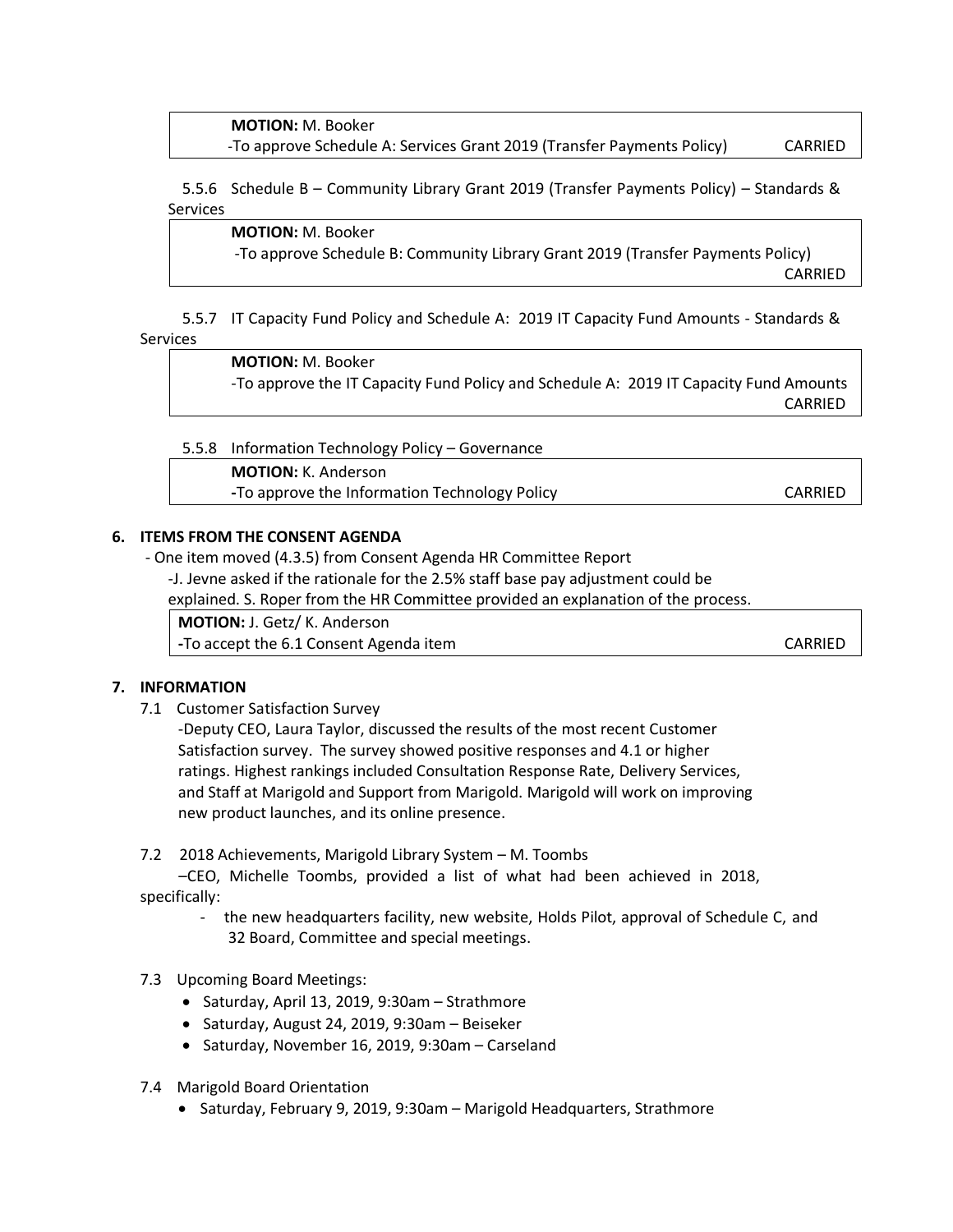#### 7.5 Updates – M. Toombs

- Member Libraries Workshop will take place on May 15, 2019 at the Best Western Premier Calgary Plaza Hotel & Conference Centre. Board members from the Marigold Board and local boards are encouraged to attend. Sessions designed for Board members will be offered in each time slot.

#### 7.6 Information Sharing – Roundtable

- Members of the Marigold Board provided updates on what is taking place at their local library or in their municipality.

#### **8. BOOK DRAW & FREEDOM TO READ WEEK DISPLAY DRAW**

-Each location drew for a book and a Freedom to Read Display

Airdrie: Book Draw: J. Jevne Waiparous Display: J. Tennant Crossfield

Hanna Book Draw: K. Neill Morrin Display: K. Neill Morrin

#### **Strathmore**

Book Draw: L. Gomes Chestermere Display: A. Link Wheatland County

#### Turner Valley

Book Draw: P. Emslie Sheep River Display: J. Smith Canmore

**9. ADJOURNMENT -** The meeting was adjourned at 12:15 p.m.

y michelle Larmler

Loyter

CEO Board Chair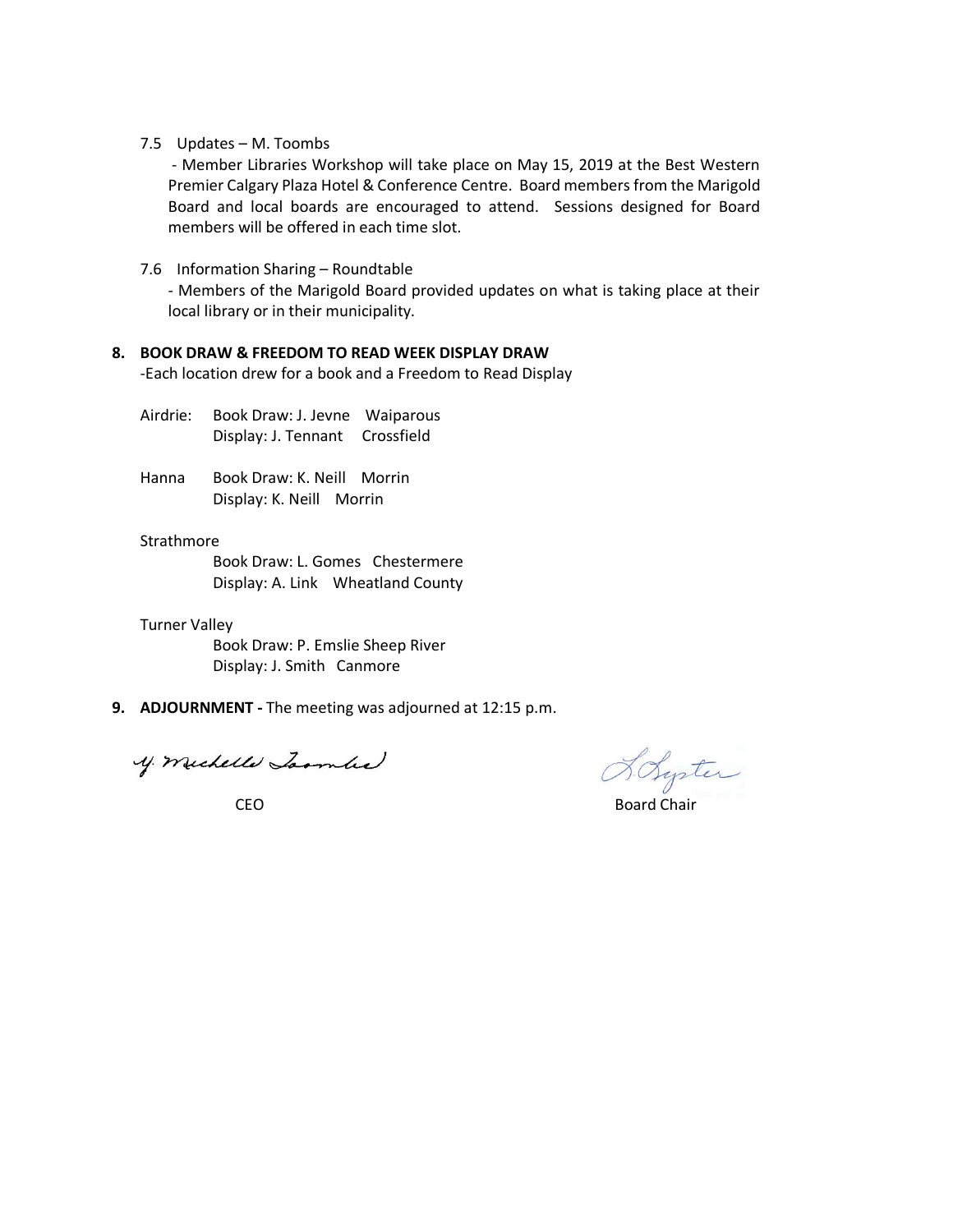## **ANNUAL GENERAL MEETING Marigold Library System** Board of Management **Saturday, 13 April 2019** Strathmore Alliance Church Strathmore, Alberta

## **MINUTES**

| <b>MARIGOLD BOARD MEMBERS IN ATTENDANCE</b> |                         | <b>MARIGOLD HQ STAFF IN ATTENDANCE</b> |                          |                                    |
|---------------------------------------------|-------------------------|----------------------------------------|--------------------------|------------------------------------|
| <b>ACADIA</b>                               | Maxine Booker           | $\mathbf{1}$                           | Michelle Toombs          | Jessie Bach                        |
| <b>ACME</b>                                 | Daniel Leronowich       | $\overline{2}$                         | Laura Taylor             | Miriam Thompson                    |
| <b>AIRDRIE</b>                              | Leon Cygman             | 3                                      | Caleigh Haworth          | <b>Barb Froese</b>                 |
| M.D. BIGHORN                                | Lynda Lyster            | 4                                      | Carlee Pilikowski        | <b>Glenn Russell</b>               |
| CANMORE                                     | <b>Judith Smith</b>     | 5                                      | Nora Ott (recording)     | <b>Bruce Pascal</b>                |
| <b>CARBON</b>                               | Michelle Lomond         | 6                                      | Alida Pituka             | Lynne Price                        |
| CHESTERMERE                                 | Lennox Gomes            | $\overline{7}$                         | <b>Richard Kenig</b>     | Kristine den Boon                  |
| <b>CROSSFIELD</b>                           | Jo Tennant              | 8                                      | Nicole Dunnewold         |                                    |
| <b>DELIA</b>                                | Jordan Elliott          | 9                                      |                          |                                    |
| <b>DRUMHELLER</b>                           | Margaret Nielsen        | 10                                     |                          | <b>REGRETS Excused with Motion</b> |
| FOOTHILLS M.D.                              | <b>Eleanor Chinnick</b> | 11                                     | <b>BANFF</b>             | Patty Anasco                       |
| <b>HANNA</b>                                | Melanie Jensen          | 12                                     | <b>CEREAL</b>            | <b>Elaine Michaels</b>             |
| <b>HIGH RIVER</b>                           | <b>April Trafford</b>   | 13                                     | <b>COCHRANE</b>          | Susan Roper                        |
| <b>HUSSAR</b>                               | Kristen Anderson        | 14                                     | <b>CONSORT</b>           | Michael Beier                      |
| I.D. #9                                     | Jean Marc Stelter       | 15                                     | <b>GHOST LAKE</b>        | Donna Bauer                        |
| <b>IRRICANNA</b>                            | <b>Teresa Cameron</b>   | 16                                     | KANANASKIS I.D.          | Stephen Dodwell                    |
| <b>KNEEHILL COUNTY</b>                      | Glen Keiver             | 17                                     | <b>ROCKY VIEW COUNTY</b> | Dimitri Dimopoulos                 |
| <b>LINDEN</b>                               | Cynthia Klassen         | 18                                     | <b>WAIPAROUS</b>         | Janine Jevne                       |
| LONGVIEW                                    | Jan Dyck                | 19                                     |                          |                                    |
| <b>MORRIN</b>                               | <b>Karen Neill</b>      | 20                                     |                          | <b>VACANCIES</b>                   |
| <b>OKOTOKS</b>                              | Sarah Linde             | 21                                     | <b>SPECIAL AREA #2</b>   |                                    |
| <b>OYEN</b>                                 | Ed Hogan                | 22                                     |                          | <b>REGRETS WITHOUT NOTICE</b>      |
| <b>ROCKYFORD</b>                            | <b>Gary Billings</b>    | 23                                     | <b>BEISEKER</b>          | Sharon King                        |
| <b>SPECIAL AREA#3</b>                       | Helen Veno              | 24                                     | <b>EMPRESS</b>           | Nora Sunderland                    |
| <b>SPECIAL AREA#4</b>                       | Jodi Kurek              | 25                                     | <b>MUNSON</b>            | Lyle Cawiezel                      |
| <b>STANDARD</b>                             | John Getz               | 26                                     |                          |                                    |
| <b>STARLAND COUNTY</b>                      | Lil Morrison            | 27                                     |                          | <b>GUESTS</b>                      |
| <b>STRATHMORE</b>                           | Denise Peterson         | 28                                     | Erin Gregory             | Auditor                            |
| <b>TROCHU</b>                               | <b>Bonnie Munro</b>     | 29                                     | Caley Harriman           | Auditor                            |
| THREE HILLS                                 | <b>Marilyn Sept</b>     | 30                                     | Luella Dickman-Gaultier  | Chestermere Library Board          |
| TURNER VALLEY/                              | Ian Huffman             | 31                                     | Jason Montgomery         | Deputy Mayor of                    |
| <b>BLACK DIAMOND</b>                        |                         |                                        |                          | Strathmore                         |
| <b>WHEATLAND COUNTY</b>                     | Amber Link              | 32                                     |                          |                                    |
| YOUNGSTOWN                                  | Rene Laughlin           | 33                                     |                          |                                    |
|                                             |                         |                                        |                          |                                    |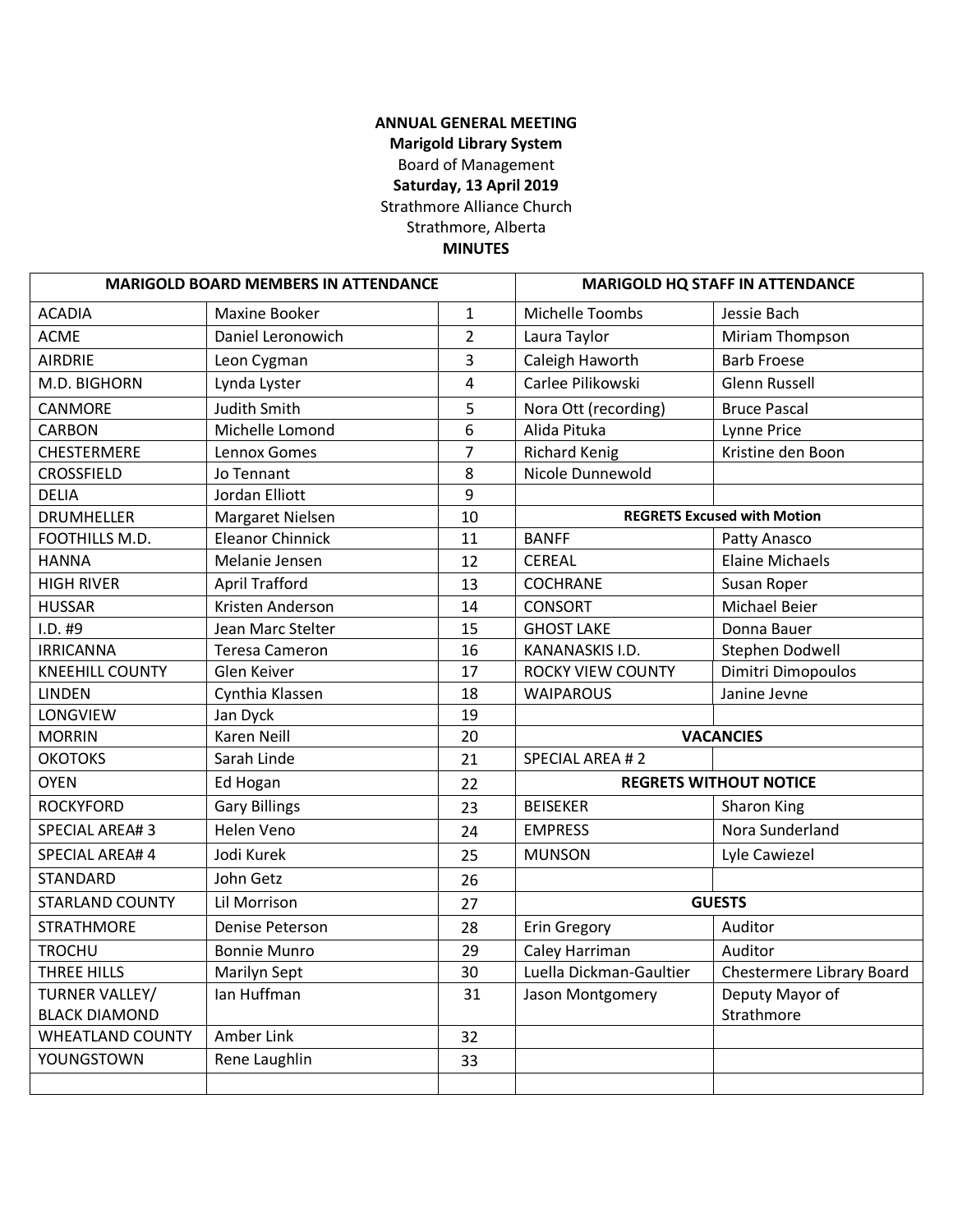#### **ANNUAL GENERAL MEETING 2019**

1. CALL TO ORDER – L. Lyster called the Annual General Meeting to order at 9:50 am

**MOTION:** A. Link/M. Nielson -To approve the Annual General Meeting agenda CARRIED

2. MINUTES OF THE April 21, 2018 AGM

-The minutes of the April 21, 2018 Annual General Meeting were approved in August 2018 and were available for review

- 3. Governance Statements
	- **Mission Statement**

-Marigold cultivates a collaborative library community to support a range of responsive, quality library services.

**Vision**

-Leaders in library service and innovation

- **Values**
- -Leadership
- -Respect
- -Responsiveness
- -Communication
- -Integrity
- -Inclusiveness
- -Accountability
- 4. 2018 Audited Financial Statements

- E. Gregory and C. Harriman from Gregory, Harriman & Associates presented the 2018 Audited Financial Statements

-The 2018 Audit for Marigold was a clean audit

#### **MOTION:** L. Morrison/B. Munro

-That the Marigold Library Board's financial statements, for the fiscal year ending December 31, 2018, be taken as read, verified and approved CARRIED

5. Appointment of Auditor for 2019

**MOTION:** G. Billings/J. Getz -That Gregory, Harriman & Associates be named as auditor for 2019 CARRIED

- 6. Annual Report
	- -C. Pilikowski presented the Annual Report for 2018
	- -The purpose of the Annual Report is to:
		- increase Marigold's visibility, accountability and transparency
		- inform community leaders and influential decision makers about Marigold's work and accomplishments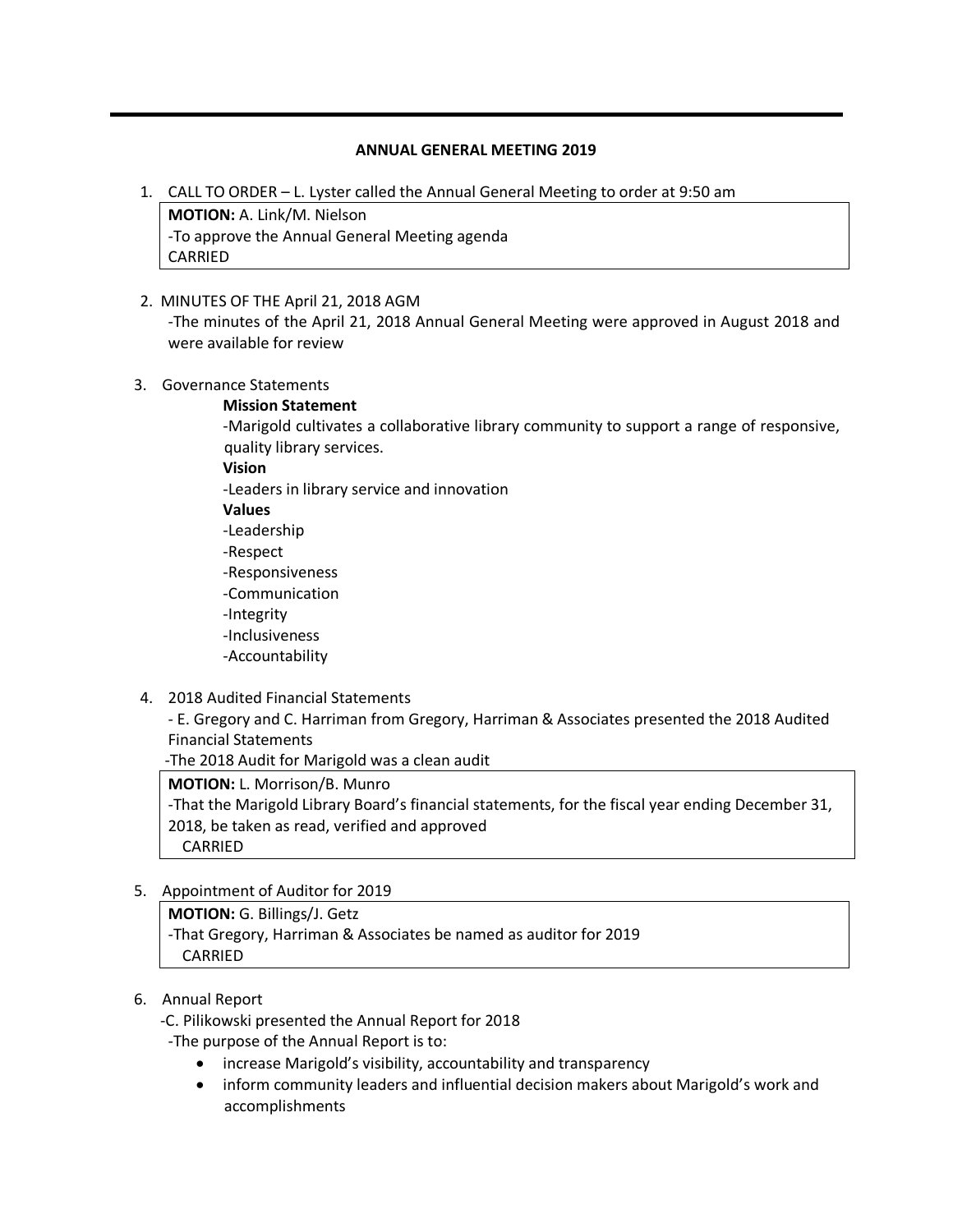- be a source of reliable information for Board members to use when advocating for Marigold
- to align with the current plan of service

-As stated in the Marigold Agreement, the Annual Report will be sent to key stakeholders including municipalities and the Public Library Services Branch.

**MOTION:** C. Klassen/E. Chinnick -To accept the Annual Report for 2018 CARRIED

7. Elections & Appointments to Committees – Nominating Committee – J. Dyck/E. Michaels Board Chair:

Lynda Lyster put her name forward as Board Chair.

After 3 requests for further nominations, there were no further nominations

**MOTION:** J. Dyck/ E. Michaels

-That Lynda Lyster be appointed Chair of the Marigold Board

CARRIED

-As outlined in Marigold's Constitution, the Vice Chair and Treasurer are chosen from members of the Executive Committee and were appointed at the February 13, 2019 Executive Committee meeting.

**MOTION:** J. Dyck/ E. Michaels

- That the following members be elected to the Executive Committee for 2019/2020

**Chair** Lynda Lyster - M.D. of Bighorn. Lynda is a voting ex officio member of all standing committees.

As representatives from the top three populations in Marigold:

Leon Cygman - City of Airdrie

Sarah Linde - Town of Okotoks

Dimitri Dimopoulos - Rocky View County. Dimitri is on the HR Committee.

As Members-at-large:

**Vice Chair** John Getz - Village of Standard. John is Chair of the Building committee and is also on the Governance, Finance and CEO Contract and Performance Review Committee.

**Treasurer** Gary Billings - Village of Rockyford. Gary is Chair of the Finance Committee and is on the Building Committee.

Maxine Booker - M.D. of Acadia. Maxine is Chair of the Standards & Services Committee and is on

the HR Committee.

Lil Morrison - Starland County. Lil is Chair of the Advocacy Committee.

Susan Roper -Town of Cochrane. Susan is Chair of the HR Committee and is on the CEO Contract and Performance Review Committee.

Kristen Anderson – Village of Hussar. Kristen is Chair of the Governance Committee CARRIED

Advocacy Committee

**MOTION:** J. Dyck/ E. Michaels

-That Lil Morrison, Melanie Jensen, Helen Veno and Lynda Lyster, as ex officio,

be appointed to the Advocacy Committee and that Lil Morrison be appointed Chair and representative on the Executive Committee

CARRIED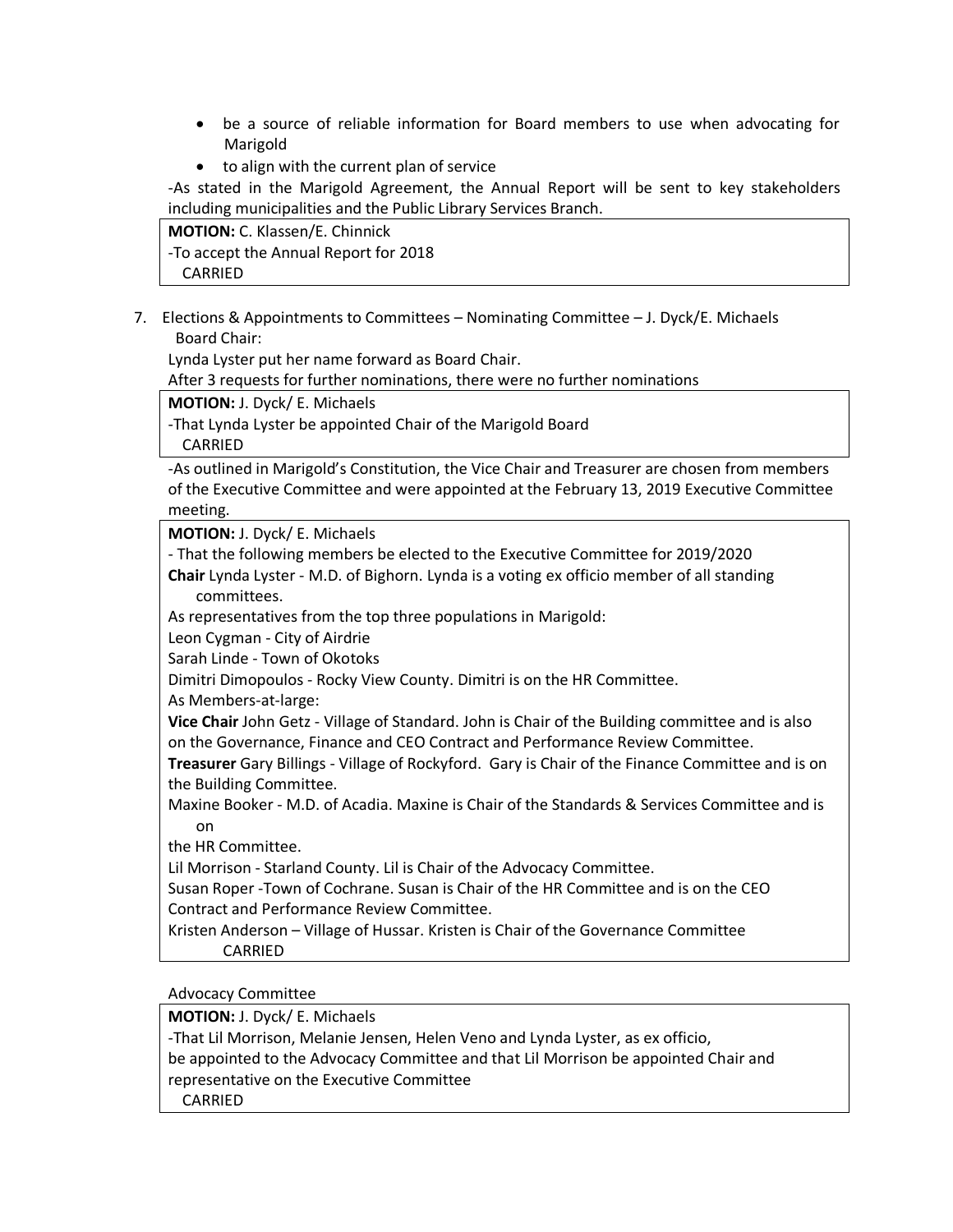There were vacancies on the Advocacy Committee. Denise Peterson, Jordan Elliott and Teresa Cameron

put their names forward for the Advocacy Committee.

After 3 requests for further nominations, there were no further nominations and Denise Peterson, Jordan Elliott and Teresa Cameron were appointed to the Advocacy Committee.

#### Governance Committee

**MOTION:** J. Dyck/ E. Michaels

- That Kristen Anderson, Eleanor Chinnick, Jan Dyck, Margaret Nielsen, Denise Peterson and John Getz be appointed to the Governance Committee and that Kristen Anderson be appointed Chair and representative on the Executive Committee.

CARRIED

#### Finance Committee

**MOTION:** J. Dyck/ E. Michaels -That Gary Billings, John Getz and Lynda Lyster be appointed to the Finance Committee and that Gary Billings be Chair. Gary Billings is Marigold's Treasurer and the representative on the Executive Committee.

CARRIED

#### Standards & Services Committee

**MOTION:** J. Dyck/ E. Michaels

-That Maxine Booker, Elaine Michaels, Jo Tennant, and Lynda Lyster, as ex officio, be appointed to the Standards & Services Committee and that Maxine Booker be appointed Chair and the representative on the Executive Committee.

CARRIED

There were vacancies on the Standards & Services Committee. Leon Cygman put his name forward for the Standards & Services Committee.

After 3 requests for further nominations, there were no further nominations and Lyon Cygman was appointed to the Standards & Services Committee.

Delegates who might be interested in volunteering for the Standards & Services Committee were encouraged to speak with Maxine Booker, Michelle Toombs or Laura Taylor.

Building Committee

**MOTION:** J. Dyck/ E. Michaels

-That John Getz, Gary Billings, Denise Peterson and Lynda Lyster, as ex officio, be appointed to the Building Committee and that John Getz be appointed Chair and representative on the Executive Committee.

CARRIED

HR Committee

**MOTION:** J. Dyck/ E. Michaels

-That Susan Roper, Dimitri Dimopoulos, Maxine Booker and Lynda Lyster, as ex officio, be appointed to the HR Committee and that Susan Roper be appointed Chair and representative on the Executive Committee.

CARRIED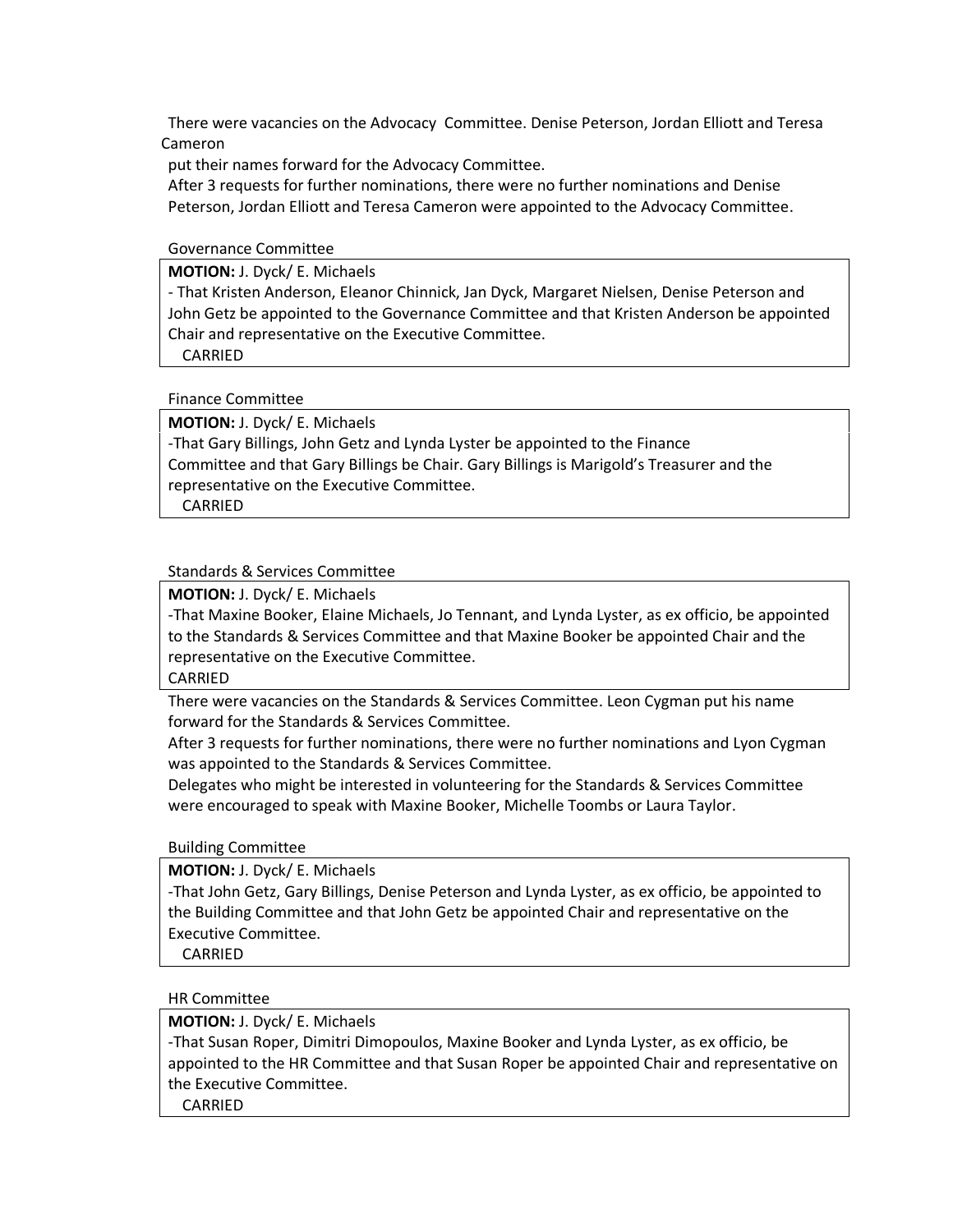8. Signing Authority – G. Billings

**MOTION:** G. Billings/ K. Anderson -That Chair, Lynda Lyster, or Vice Chair, John Getz, or Treasurer, Gary Billings and CEO, Michelle Toombs or Deputy CEO, Laura Taylor or Director of Service Delivery, Lynne Price have signing authority where Marigold Library System does banking in Strathmore. CARRIED

9. Disposal of Records

-During 2018, the records of Marigold Library System for the year 2010 were disposed of in accordance with the Records Management Policy

**\_\_\_\_\_\_\_\_\_\_\_\_\_\_\_\_\_\_\_\_\_\_\_\_\_\_\_\_\_\_\_\_\_\_\_\_\_\_\_\_\_ \_\_\_\_\_\_\_\_\_\_\_\_\_\_\_\_\_\_\_\_\_\_\_\_\_\_\_\_\_\_\_\_\_\_\_\_**

10. Adjournment of Annual Meeting

**MOTION:** T. Cameron/J. Dyck **-**To adjourn the Annual General Meeting at 10:30 am CARRIED

**CEO** Board Chair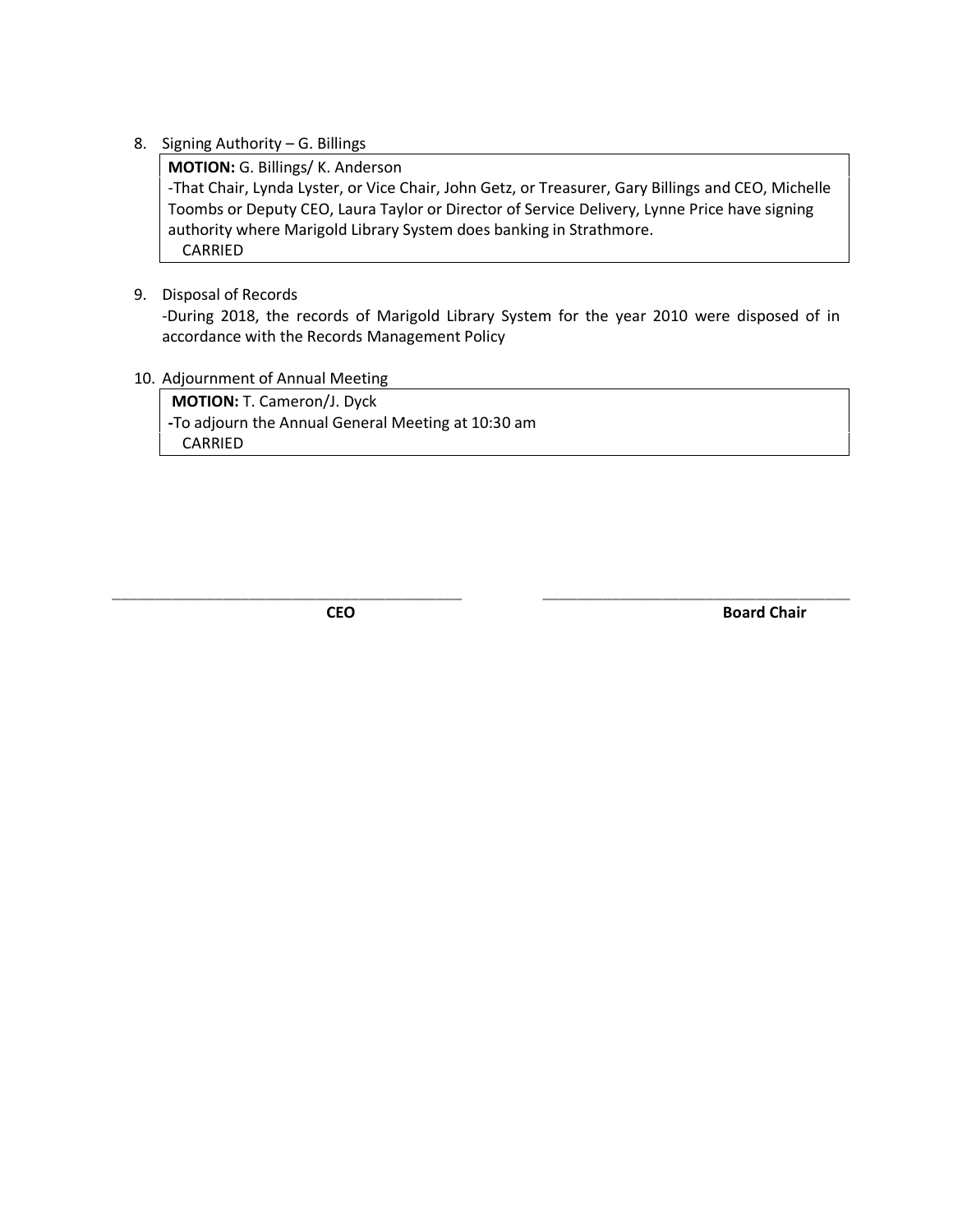## **Marigold Library System** Board of Management **Saturday, 13 April 2019** Strathmore Alliance Church Strathmore, Alberta **MINUTES**

| <b>MARIGOLD BOARD MEMBERS IN ATTENDANCE</b> |                         | <b>MARIGOLD HQ STAFF IN ATTENDANCE</b> |                          |                                    |
|---------------------------------------------|-------------------------|----------------------------------------|--------------------------|------------------------------------|
| <b>ACADIA</b>                               | Maxine Booker           | $\mathbf{1}$                           | Michelle Toombs          | Jessie Bach                        |
| <b>ACME</b>                                 | Daniel Leronowich       | $\overline{2}$                         | Laura Taylor             | Miriam Thompson                    |
| <b>AIRDRIE</b>                              | Leon Cygman             | 3                                      | Caleigh Haworth          | <b>Barb Froese</b>                 |
| M.D. BIGHORN                                | Lynda Lyster            | 4                                      | Carlee Pilikowski        | <b>Glenn Russell</b>               |
| CANMORE                                     | <b>Judith Smith</b>     | 5                                      | Nora Ott (recording)     | <b>Bruce Pascal</b>                |
| <b>CARBON</b>                               | Michelle Lomond         | 6                                      | Alida Pituka             | Lynne Price                        |
| <b>CHESTERMERE</b>                          | Lennox Gomes            | $\overline{7}$                         | <b>Richard Kenig</b>     | Kristine den Boon                  |
| <b>CROSSFIELD</b>                           | Jo Tennant              | 8                                      | Nicole Dunnewold         |                                    |
| <b>DELIA</b>                                | Jordan Elliott          | 9                                      |                          |                                    |
| <b>DRUMHELLER</b>                           | Margaret Nielsen        | 10                                     |                          | <b>REGRETS Excused with Motion</b> |
| FOOTHILLS M.D.                              | <b>Eleanor Chinnick</b> | 11                                     | <b>BANFF</b>             | Patty Anasco                       |
| <b>HANNA</b>                                | Melanie Jensen          | 12                                     | <b>CEREAL</b>            | <b>Elaine Michaels</b>             |
| <b>HIGH RIVER</b>                           | <b>April Trafford</b>   | 13                                     | <b>COCHRANE</b>          | Susan Roper                        |
| <b>HUSSAR</b>                               | Kristen Anderson        | 14                                     | <b>CONSORT</b>           | Michael Beier                      |
| I.D. #9                                     | Jean Marc Stelter       | 15                                     | <b>GHOST LAKE</b>        | Donna Bauer                        |
| <b>IRRICANNA</b>                            | <b>Teresa Cameron</b>   | 16                                     | KANANASKIS I.D.          | Stephen Dodwell                    |
| <b>KNEEHILL COUNTY</b>                      | Glen Keiver             | 17                                     | <b>ROCKY VIEW COUNTY</b> | Dimitri Dimopoulos                 |
| <b>LINDEN</b>                               | Cynthia Klassen         | 18                                     | <b>WAIPAROUS</b>         | Janine Jevne                       |
| LONGVIEW                                    | Jan Dyck                | 19                                     |                          |                                    |
| <b>MORRIN</b>                               | <b>Karen Neill</b>      | 20                                     |                          | <b>VACANCIES</b>                   |
| <b>OKOTOKS</b>                              | Sarah Linde             | 21                                     | SPECIAL AREA #2          |                                    |
| <b>OYEN</b>                                 | Ed Hogan                | 22                                     |                          | <b>REGRETS WITHOUT NOTICE</b>      |
| <b>ROCKYFORD</b>                            | <b>Gary Billings</b>    | 23                                     | <b>BEISEKER</b>          | <b>Sharon King</b>                 |
| <b>SPECIAL AREA#3</b>                       | Helen Veno              | 24                                     | <b>EMPRESS</b>           | Nora Sunderland                    |
| <b>SPECIAL AREA#4</b>                       | Jodi Kurek              | 25                                     | <b>MUNSON</b>            | Lyle Cawiezel                      |
| <b>STANDARD</b>                             | John Getz               | 26                                     |                          |                                    |
| <b>STARLAND COUNTY</b>                      | Lil Morrison            | 27                                     |                          | <b>GUESTS</b>                      |
| <b>STRATHMORE</b>                           | Denise Peterson         | 28                                     | Erin Gregory             | Auditor                            |
| <b>TROCHU</b>                               | <b>Bonnie Munro</b>     | 29                                     | Caley Harriman           | Auditor                            |
| THREE HILLS                                 | Marilyn Sept            | 30                                     | Luella Dickman-Gaultier  | Chestermere Library Board          |
| TURNER VALLEY/                              | Ian Huffman             | 31                                     | Jason Montgomery         | Deputy Mayor of                    |
| <b>BLACK DIAMOND</b>                        |                         |                                        |                          | Strathmore                         |
| <b>WHEATLAND COUNTY</b>                     | Amber Link              | 32                                     |                          |                                    |
| YOUNGSTOWN                                  | Rene Laughlin           | 33                                     |                          |                                    |
|                                             |                         |                                        |                          |                                    |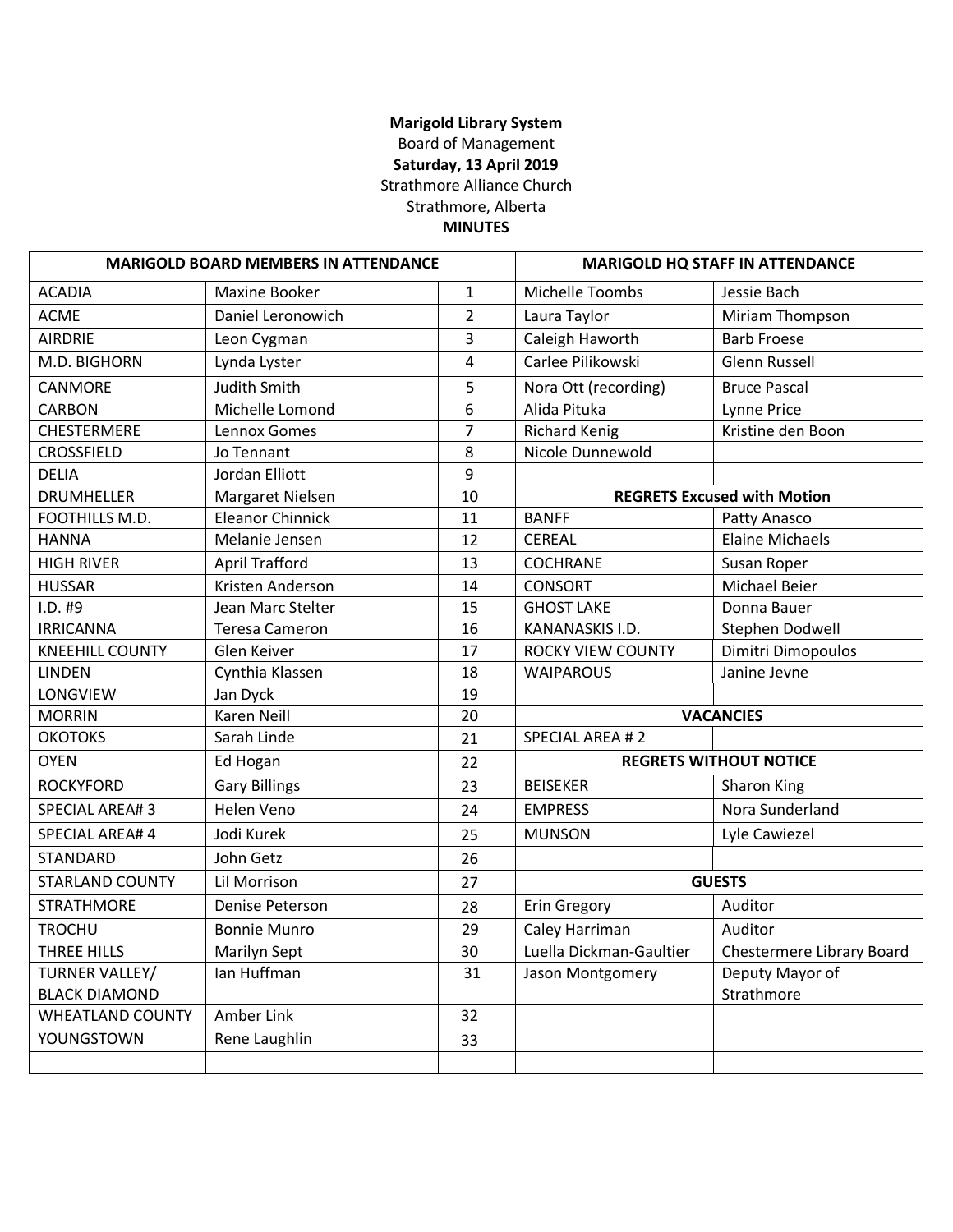## **MINUTES**

## **1. CALL TO ORDER**

- -L. Lyster called the meeting to order at 9:30 am
- 1.4 Greetings from the Town of Strathmore

– Deputy Mayor Jason Montgomery gave greetings on behalf of the residents and council of the Town of Strathmore. He stated that he is thankful for the educational resources that enrich the community, the prompt efficient service and the breadth of service that Marigold provides. He is looking forward to working with Marigold and WID as they move ahead with their new building.

1.5 Introduction of delegates, guests, and staff - L. Lyster asked that the delegates, guests, and staff introduce themselves

# 1.6 Recognition of new Board members

-There was one new Board member

1. Patty Anasco - Banff

## 1.7 Acknowledging regrets and excused absences

**MOTION:** J. Getz/M. Nielsen -That the Marigold Board excuse absent Marigold Trustees named in the minutes, who have provided regrets with notice of their absence before this meeting. CARRIED

## 1.8 Board and staff service recognition

- -Three Board members were recognized for years of service:
	- Elaine Michaels –15 years
	- $\bullet$  Judith Smith  $-5$  years
	- Eleanor Chinnick 5 years

- Three Marigold staff were recognized for years of service:

- Michelle Toombs 10 years
- Nancy Smith 10 years
- Clara Cao 10 years

## **2. APPROVAL OF AGENDA**

ADDITION:

-7.4 Margaret Nielsen from Drumheller to speak

**MOTION:** K. Anderson/J. Dyck

-To approve the agenda as amended

**CARRIED** 

#### **3. MINUTES OF THE January 26, 2019 MEETING**

**MOTION:** D. Peterson/M. Booker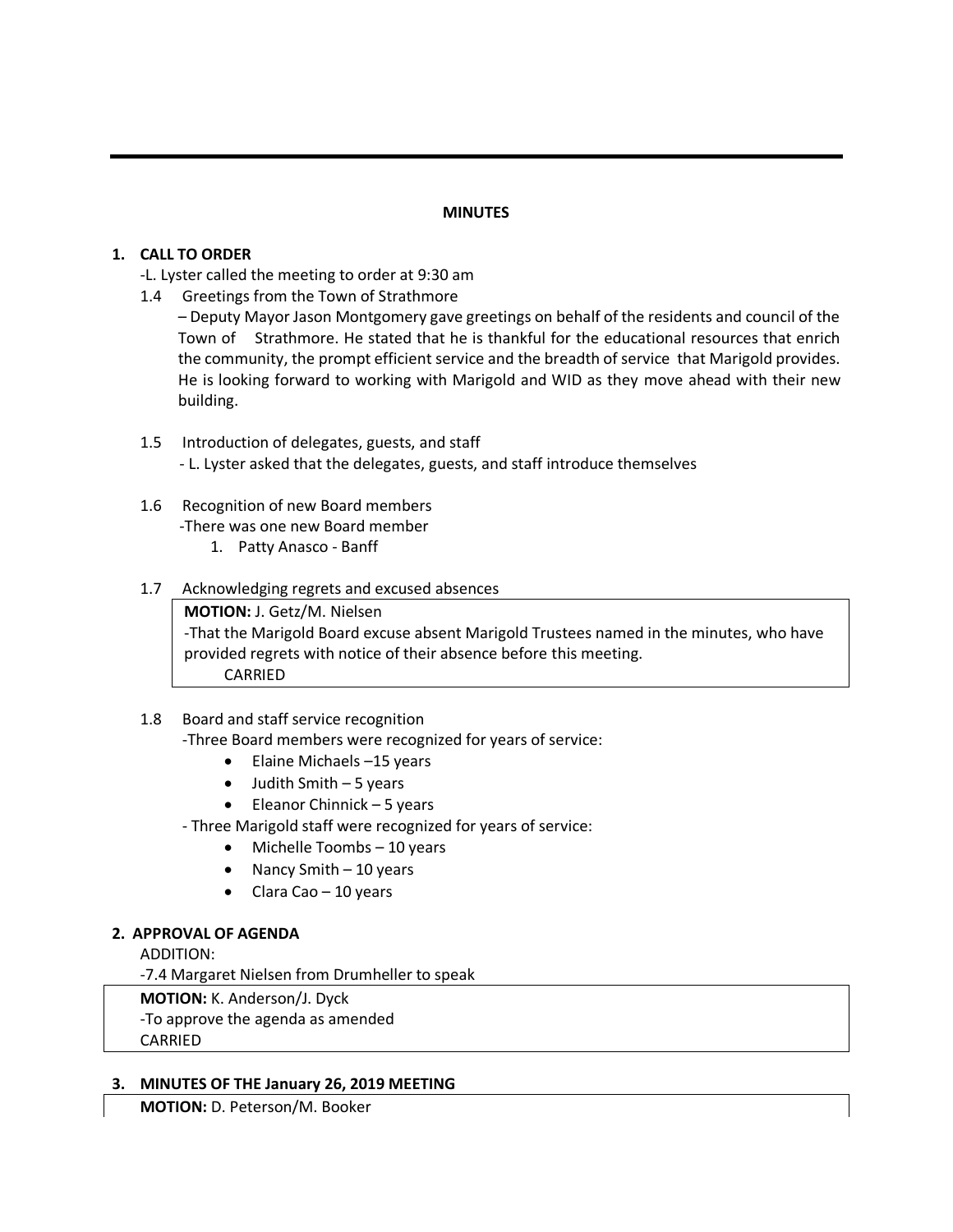Lynda Lyster declared the Regular April Meeting of the Marigold Board meeting recessed at 9:50 am

The Regular April Meeting of the Marigold Board was reconvened at 10:55 am

#### **4. CONSENT AGENDA**

- 4.1 Transfer of agenda items from consent agenda -There were no items moved from the consent agenda
- 4.2 Motion to accept remaining consent agenda items

**MOTION:** M. Booker/J. Getz -To approve consent agenda items 4.1 to 4.5 CARRIED

## **5. DECISION**

5.1 Financial

5.1.1 Financial Statements to March 31, 2019

**MOTION**: G. Billings/A. Link

- That, subject to audit, the Marigold financial statements to March 31, 2019 be accepted as presented

CARRIED

- 5.2 New Building Update
	- J. Getz provided information on the progress of the new joint facility.
	- The property is now zoned, "highway commercial".
	- -Marigold is now in the process of having the property subdivided. This may take several months for the Town of Strathmore to approve. The sub-division date has been extended to September 2019.
	- -Due Diligence requirements were waived, and a development agreement is being finalized.
	- -Marigold has paid a deposit on the property.
	- -The RFP's that were sent, resulted in strong submissions from architectural candidates. WID and Marigold chose BRZ Partnerships as the successful bid, based on cost. Draft designs will be available soon.
	- -The publication, "Renews," provides a timeline indicating that Marigold is on schedule for a move-in date in 2020
- 5.3 Value of Your Investment/Power of Your Library Card

– L. Taylor talked about the documents that were distributed to each delegate regarding the value of services provided to their specific municipalities or areas "The Power of Your Library Card", highlights the variety of library services available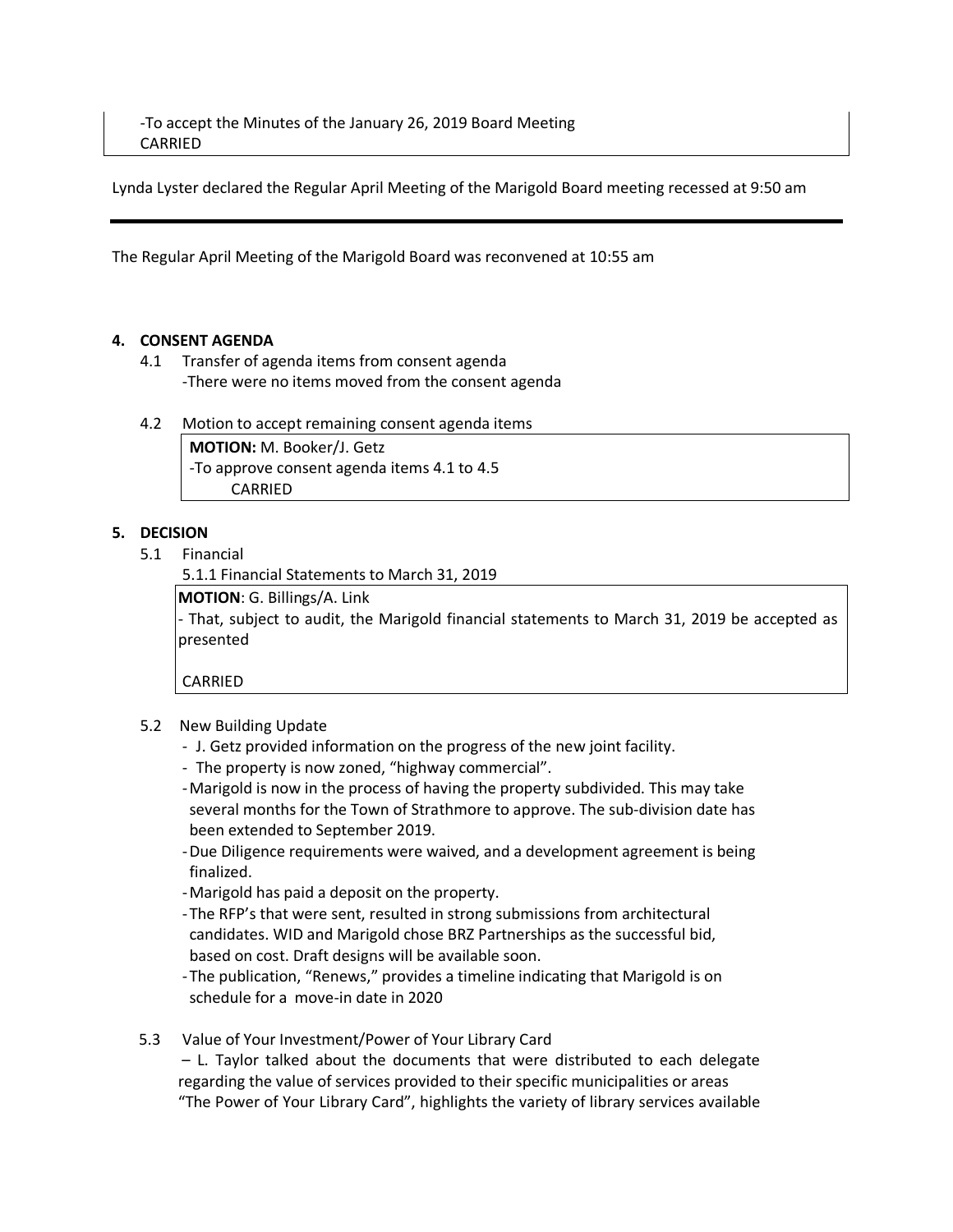to all residents of Marigold municipalities, including those in remote and rural communities

-The Value of Your Investment outlines direct benefits that member libraries receive from Marigold Library System. The report compares the cost of the levy paid to Marigold by the municipality and library board in relation *to* the value of services and resources that are received by Marigold.

In all cases, the levy paid to Marigold is much less than the value in direct and indirect services and resources that are received.

-Services that are available to all residents include:

- Consultation
- Operating grants
- IT and Network Support
- Materials and Digital Content
- Training
- Programming

**MOTION:** J. Getz/M. Nielsen -To accept the Value of your Investment/Power of Your Library Card for each municipality for information CARRIED

#### 5.4 Policies/Plans

5.4.1 Nominating Committee Mandate Statement – Governance

**MOTION:** K. Anderson

-To Approve the Nominating Committee Mandate Statement CARRIED

5.4.2 Policy Development Policy – Governance

**MOTION:** K. Anderson

-To Approve the Policy Development Policy CARRIED

#### **6. ITEMS FROM THE CONSENT AGENDA**

-There were no items from the Consent Agenda

#### **7. INFORMATION**

7.1 Presentation: Day in the Life of a Marigold Delivery Driver - G. Russell -Glenn Russell has worked at Marigold Library System as a Delivery Driver since 2013. Before working for Marigold, Glenn held several jobs including:

- Farm hand
- Armed forces
- Oil rig worker
- Roofer
- Nova/TransCanada Pipelines

 He claimed that driving for Marigold is the best job he has ever had because management is approachable, considers his input, and makes him feel appreciated.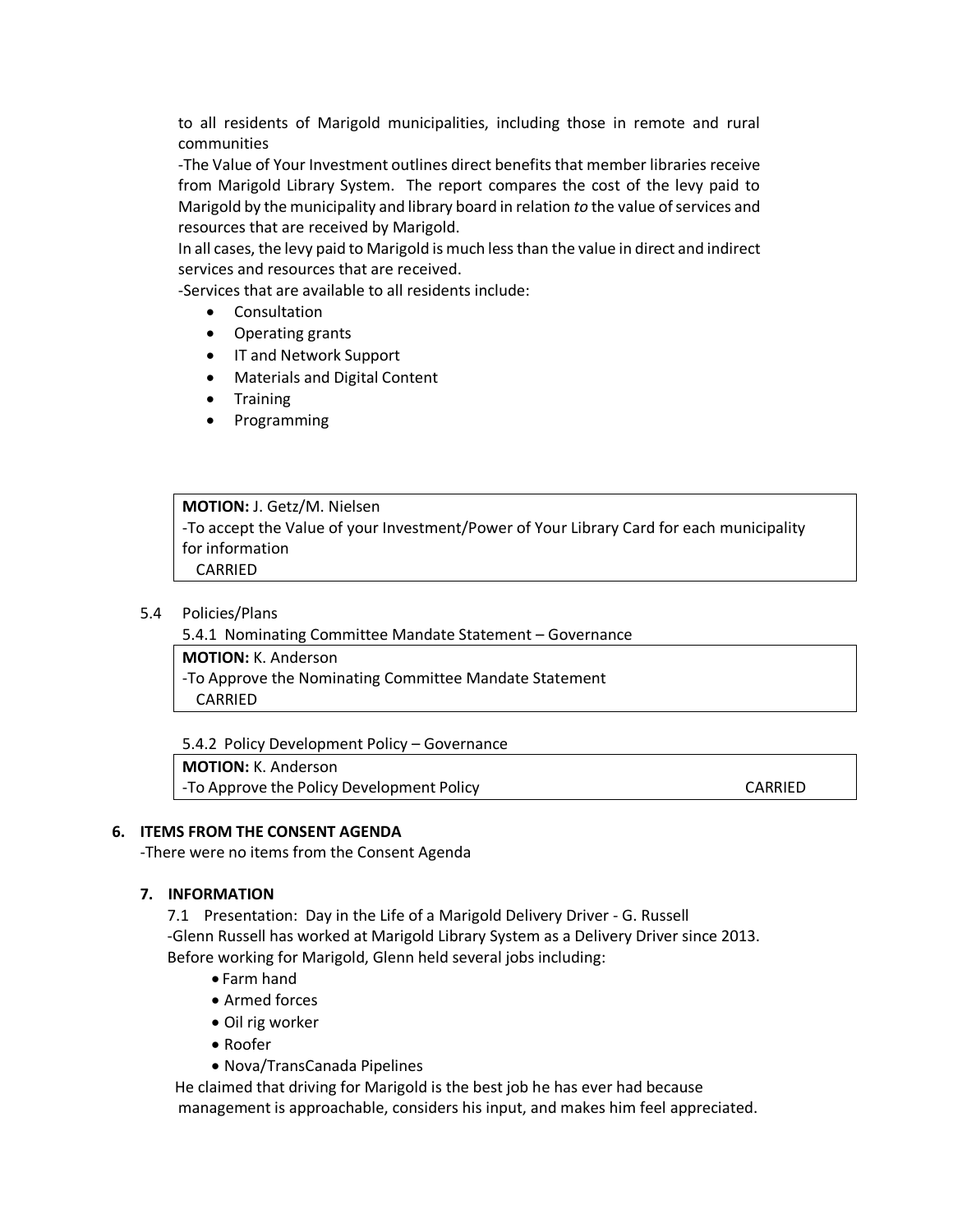Glenn really likes driving the new vans and appreciates Marigold's attitude towards safety.

7.2 Updates – M. Toombs

 - IT Manager, Richard Kenig, reported on several initiatives are taking place with Marigold IT. Richard is replacing outdated hardware and software including upgrades to firewalls/security and routers. The staff resources are being separated out. New wireless access will allow libraries to use 100% of their bandwidth. The IT staff will be visiting each library to install new infrastructure. The website is in its final stages. Libraries are creating their specific content and are receiving training. There are six sites that have gone live with no reported problems. -Library Services Consultant, Kristine den Boon, provided information on Solace which is a new product being considered to replace the TRACpac App - Library Services Consultant, Nicole Dunnewold encouraged delegates to promote the Summer Reading Program for Children and the online Teen Summer Library Experience

-Michelle Toombs provided an update explaining that appeals officer has been appointed to resolve the CRA issue at TAL. If the issue is not resolved to TAL's satisfaction, TAL may take the issue to the Federal Tax Court.

## 7.3 Upcoming Board Meetings

- Saturday, August 24, 2019, 9:30 a.m. Beiseker
- Saturday, November 16, 2019, 9:30 a.m. Carseland

## 7.4 Information Sharing – Roundtable

 Canmore – Would like to see Marigold become a leader for environmental conservation. A request was made to discontinue providing individual plastic water bottles at Board meetings. Delegates were asked to bring their own reusable water bottles to future meetings.

#### **ACTION:**

-When the next Board meeting announcement is sent, a reminder to bring a water bottle will be given. Marigold will instruct future hosts not to provide individual plastic water bottles.

Airdrie – May have a decision on a land plot for a new library as soon as next month

Standard – A new grocery store has opened and may bring increased traffic to the Standard Library

Chestermere – Marilyn King, former Marigold Board member and Chestermere Library Board Chair, was chosen to receive the Lois Hole Lifetime Achievement Award for her many years of dedicated library service. L. Gomes, ALTA representative for Marigold, encouraged delegates to

apply for this award in the future and offered to help with applications.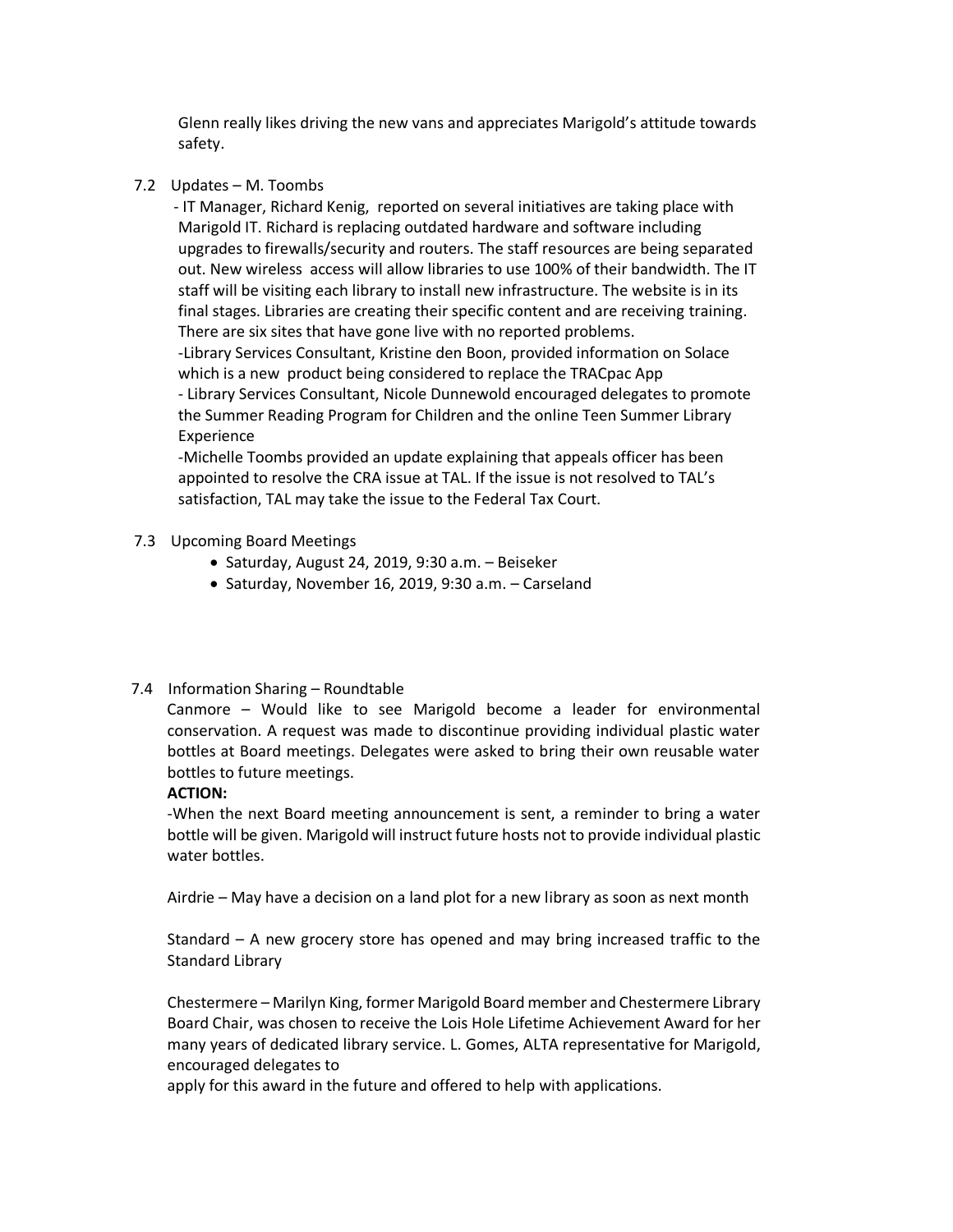Hussar – The Library Board ran a program about Cyber Security for all ages that was very successful.

Linden – Paint Night has been a very successful program at the Linden Library

Marigold HQ – CEO, Michelle Toombs encouraged Board members to sign up for the Advocacy Course offered through Northern Lakes College

Black Diamond/Turner Valley – I. Huffman informed delegates that Municipal Councils and Local Library Boards are not allowed to provide Alternates to attend Board meetings. M. Toombs referred delegates to the publication produced by Alberta Municipal Affairs entitled, "Municipal Councils and Library Boards- Roles and Responsibilities," that states that Regional Library Systems do accept Alternates if they can provide proof of appointment by the Municipal Council.

## **8. BOOK DRAW**

-J. Tennant from Crossfield won the signed copy of "Alberta Book: Photographs by George Webber with Contributions from Fred Stenson and Rosemary Griebel". -The draw for a spot at the Alberta Library Conference, in Jasper, was won by M. Nielsen from Drumheller

\_\_\_\_\_\_\_\_\_\_\_\_\_\_\_\_\_\_\_\_\_\_\_\_\_\_\_\_\_\_\_\_\_\_\_\_\_\_\_\_ \_\_\_\_\_\_\_\_\_\_\_\_\_\_\_\_\_\_\_\_\_\_\_\_\_\_\_\_\_\_\_\_\_

## **9. ADJOURNMENT**

**–** L. Lyster declared the meeting adjourned at 12:28 pm

**CEO** Board Chair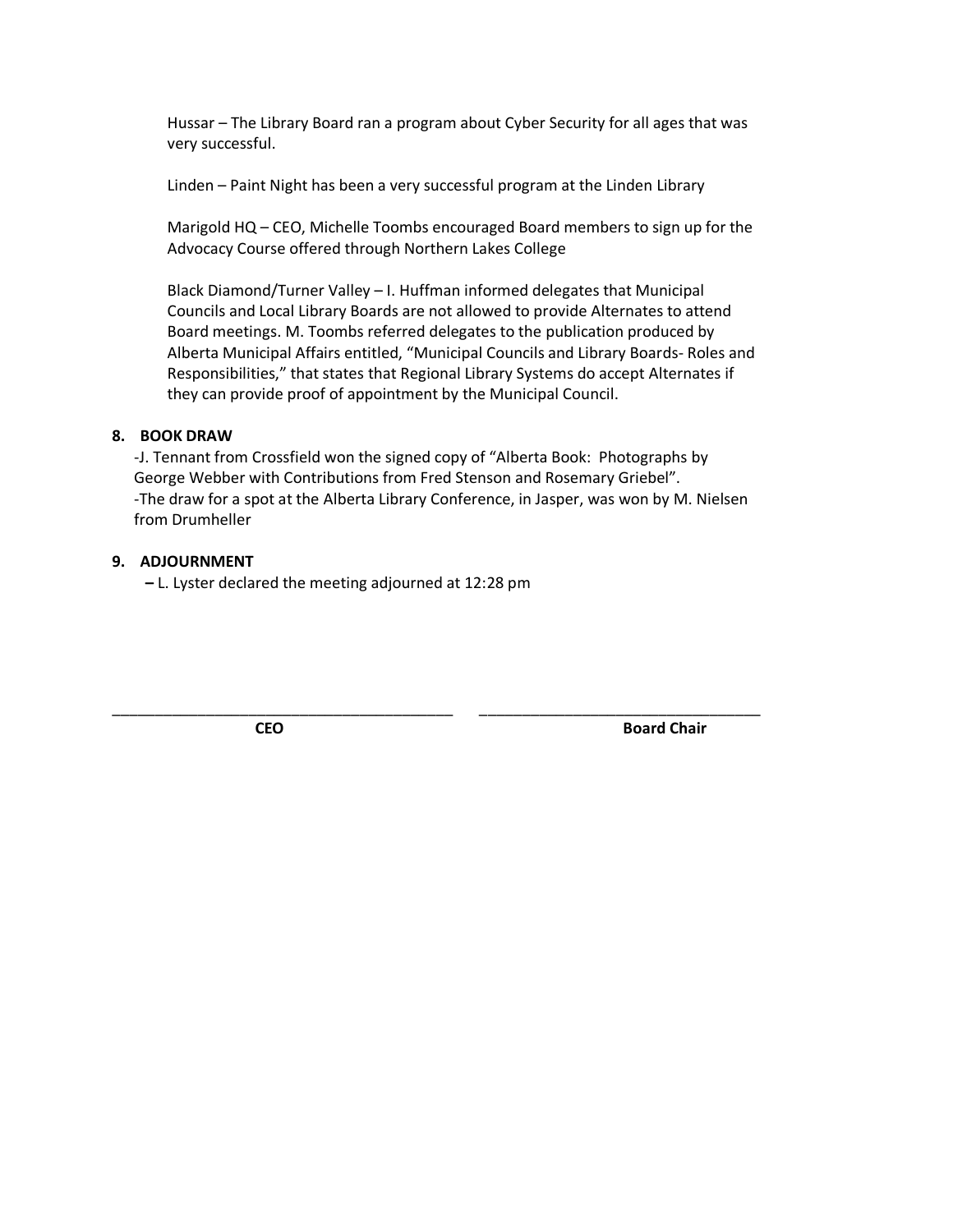## **MARIGOLD LIBRARY SYSTEM** Board of Management **Saturday, August 24, 2019** Beiseker Community Centre **Beiseker, Alberta MINUTES**

#### **MARIGOLD BOARD MEMBERS IN ATTENDANCE MARIGOLD HQ STAFF IN ATTENDANCE**

| ACADIA                                 | <b>Maxine Booker</b>   | $\mathbf{1}$   | Michelle Toombs          |                                      |
|----------------------------------------|------------------------|----------------|--------------------------|--------------------------------------|
| <b>ACME</b>                            | Daniel Leronowich      | $\overline{2}$ | Laura Taylor             |                                      |
| <b>BANFF</b>                           | Patty Anasco           | 3              | Lynne Thorimbert         |                                      |
| <b>BEISEKER</b>                        | Sharon King            | 4              | Caleigh Haworth          |                                      |
| CARBON                                 | Michelle Lomond        | 5              | Carlee Pilikowski        |                                      |
| CEREAL                                 | <b>Elaine Michaels</b> | 6              | Nora Ott (recording)     |                                      |
| <b>CHESTERMERE</b>                     | Lennox Gomes           | $\overline{7}$ | Alida Pituka             |                                      |
| <b>COCHRANE</b>                        | Susan Roper            | 8              | <b>Richard Kenig</b>     |                                      |
| <b>CONSORT</b>                         | <b>Michael Beier</b>   | 9              | Jessie Bach              |                                      |
| CROSSFIELD                             | Jo Tennant             | 10             | Nicole Talsma            |                                      |
| <b>DELIA</b>                           | Jordan Elliott         | 11             | Kristine den Boon        |                                      |
| <b>DRUMHELLER</b>                      | Margaret Nielsen       | 12             |                          | <b>REGRETS - EXCUSED WITH MOTION</b> |
| <b>EMPRESS</b>                         | Nora Sunderland        | 13             |                          |                                      |
| <b>GHOST LAKE</b>                      | Donna Bauer            | 14             | <b>AIRDRIE</b>           | Leon Cygman                          |
| <b>HUSSAR</b>                          | Kristen Anderson       | 15             | CANMORE                  | <b>Judith Smith</b>                  |
| <b>IRRICANA</b>                        | <b>Teresa Cameron</b>  | 16             | M.D. BIGHORN             | Lynda Lyster                         |
| I.D. #9                                | Jean Marc Stelter      | 17             | FOOTHILLS M.D.           | <b>Eleanor Chinnick</b>              |
| <b>KNEEHILL COUNTY</b>                 | Glen Keiver            | 18             | <b>HANNA</b>             | Melanie Jensen                       |
| <b>LINDEN</b>                          | Cynthia Klassen        | 19             | KANANASKIS I.D.          | Stephen Dodwell                      |
| LONGVIEW                               | Jan Dyck               | 20             | <b>OYEN</b>              | Ed Hogan                             |
| <b>MORRIN</b>                          | Karen Neill            | 21             | <b>ROCKY VIEW COUNTY</b> | Dimitri Dimopoulos                   |
| <b>ROCKYFORD</b>                       | <b>Gary Billings</b>   | 22             | SPECIAL AREA #4          | Jodi Kurek                           |
| <b>SPECIAL AREA #3</b>                 | Helen Veno             | 23             | <b>STRATHMORE</b>        | Denise Peterson                      |
| <b>STARLAND COUNTY</b>                 | Lil Morrison           | 24             | YOUNGSTOWN               | Renee Laughlin                       |
| STANDARD                               | John Getz              | 25             |                          |                                      |
| THREE HILLS                            | <b>Marilyn Sept</b>    | 26             |                          | <b>VACANCIES</b>                     |
| <b>TROCHU</b>                          | <b>Bonnie Munro</b>    | 27             | <b>HIGH RIVER</b>        |                                      |
| TURNER VALLEY/<br><b>BLACK DIAMOND</b> | Ian Huffman            | 28             | SPECIAL AREA #2          |                                      |
| <b>WAIPAROUS</b>                       | Janine Jevne           | 29             |                          |                                      |
| <b>WHEATLAND COUNTY</b>                | Amber link             | 30             |                          | <b>ABSENT WITHOUT NOTICE</b>         |
|                                        |                        |                | <b>MUNSON</b>            | Lyle Cawiezel                        |
|                                        |                        |                | <b>OKOTOKS</b>           | Sarah Linde                          |
|                                        |                        |                |                          |                                      |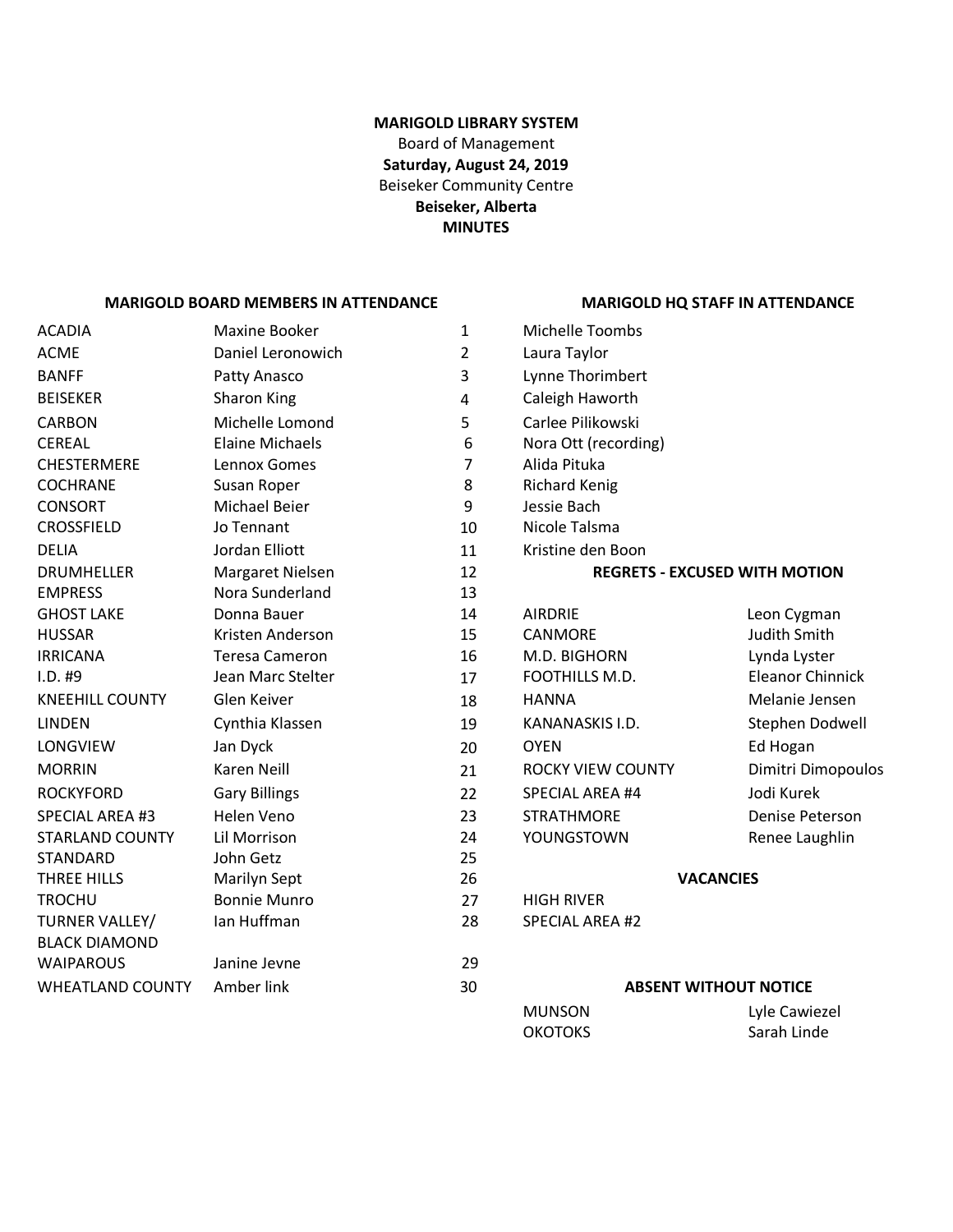## **MINUTES**

- **1. CALL TO ORDER** -J. Getz called the meeting to order at 9:30 am
	- 1.9 Greetings from the Village of Beiseker

-Mayor Warren Wise provided greetings on behalf of the Village of Beiseker. He stated that Beiseker is very happy with the services that Marigold provides. He indicated it would be impossible to have a library otherwise, without the services of Marigold.

- 1.10 Introduction of delegates, guests, and staff
	- J. Getz asked that the delegates, guests, and staff introduce themselves
	- -M. Toombs recognized E. Michaels' 15 years of continuous service.

-M. Nielsen, representing Drumheller, agreed to sit on the Executive committee for the remainder of the year, as Sarah Linde, representing Okotoks, stepped down from the Executive committee

- 1.11 Recognition of new Board members -There are no new Board members
- 1.12 Acknowledging regrets and excused absences

**MOTION:** M. Nielsen/M. Beier -That the Marigold Board excuse absent Marigold Trustees named in the minutes, who have provided regrets with notice of their absence before this meeting CARRIED

#### **2. APPROVAL OF AGENDA**

 **MOTION:** J. Dyck/T. Cameron -To approve the agenda as presented CARRIED

## **3. MINUTES OF THE April 13, 2019 MEETING**

**MOTION:** B. Munro/L. Morrison **-**To accept the Minutes of the APRIL 13, 2019 Board Meeting as presented CARRIED

#### **4. MINUTES OF THE April 13, 2019 AGM**

**MOTION:** K. Anderson/J. Elliott

**-**To accept the Minutes of the APRIL 13, 2019 AGM as presented CARRIED

#### **5. CONSENT AGENDA**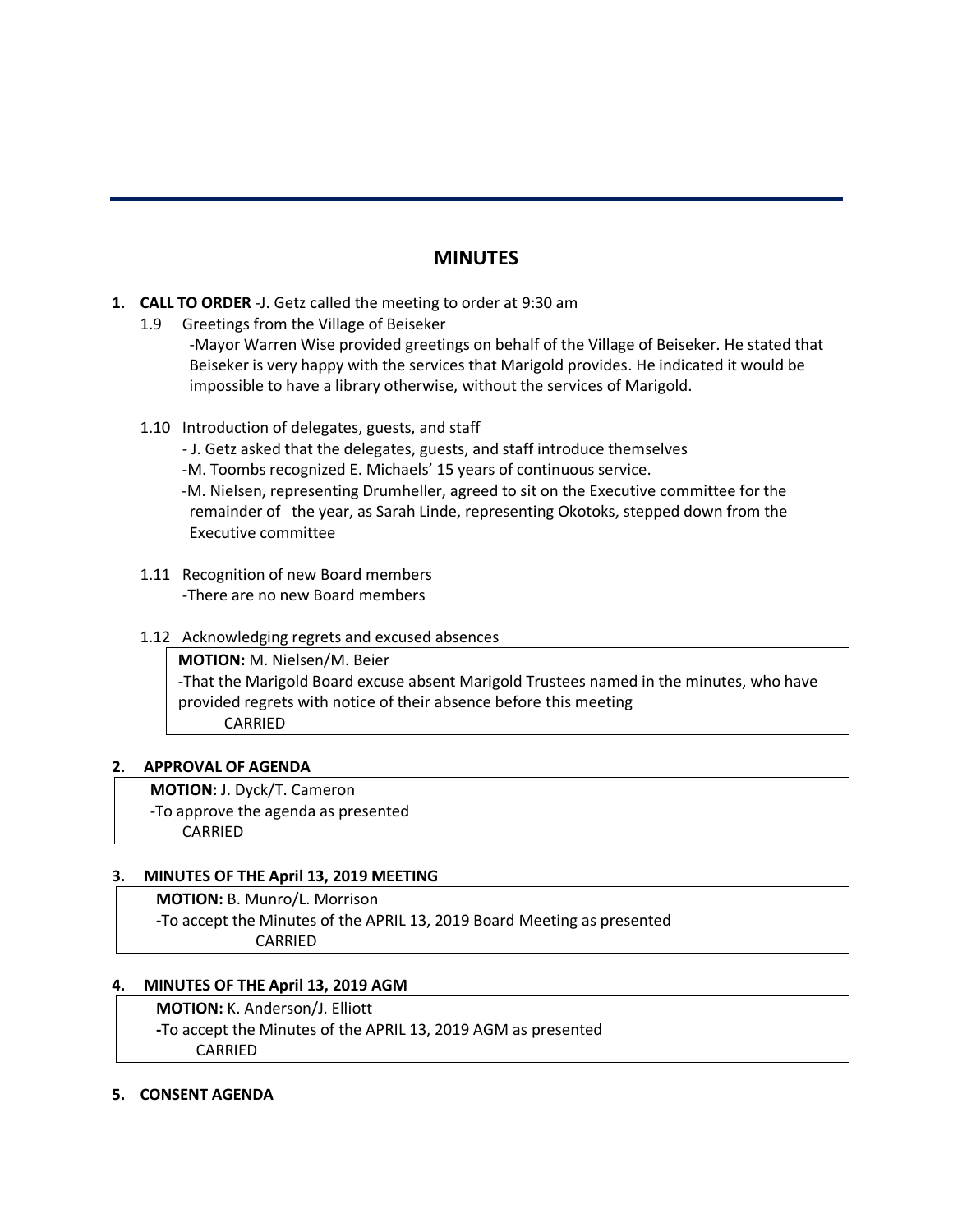- 5.1 Transfer of agenda items from consent agenda -There were no items to be transferred from the consent agenda
- 5.2 Motion to accept remaining consent agenda items

**MOTION:** A. Link/J.M. Stelter -To approve agenda items 5.1 to 5.4 CARRIED

## **6. DECISION**

6.1 Financial

6.1.1 Marigold Financial Statements to June 30, 2019

-On August 20, 2019 Marigold received \$972,105.00 (50%) of the Provincial Grant -No information has been received about what other amount of funding Marigold will receive for 2019 or 2020

**MOTION**: S. King/D. Leronowich -That subject to audit, the Marigold Financial Statements to June 30, 2019 be accepted as presented CARRIED

6.1.2 Budget Estimates 2020

**MOTION:** G. Billings/L. Morrison -To accept the Marigold Budget Estimates for 2020 CARRIED

#### 6.2 New Building Update

-J. Getz provided an update on the progress of the new headquarters facility in Strathmore.

#### 6.3 Policies/Plans

6.3.1 Governance Policy - Governance

#### **MOTION**: K. Anderson

- To approve the Governance Policy CARRIED

#### 6.3.2 Operational Governance Policy – Governance

#### **MOTION**: K. Anderson

- To approve the Operational Governance Policy CARRIED

#### 6.3.3 Board Meetings Policy – Governance

**MOTION**: K. Anderson - To approve the Board Meetings Policy CARRIED

#### 6.3.4 Service Recognition Policy – Governance

**MOTION**: K. Anderson

- To approve the Service Recognition Policy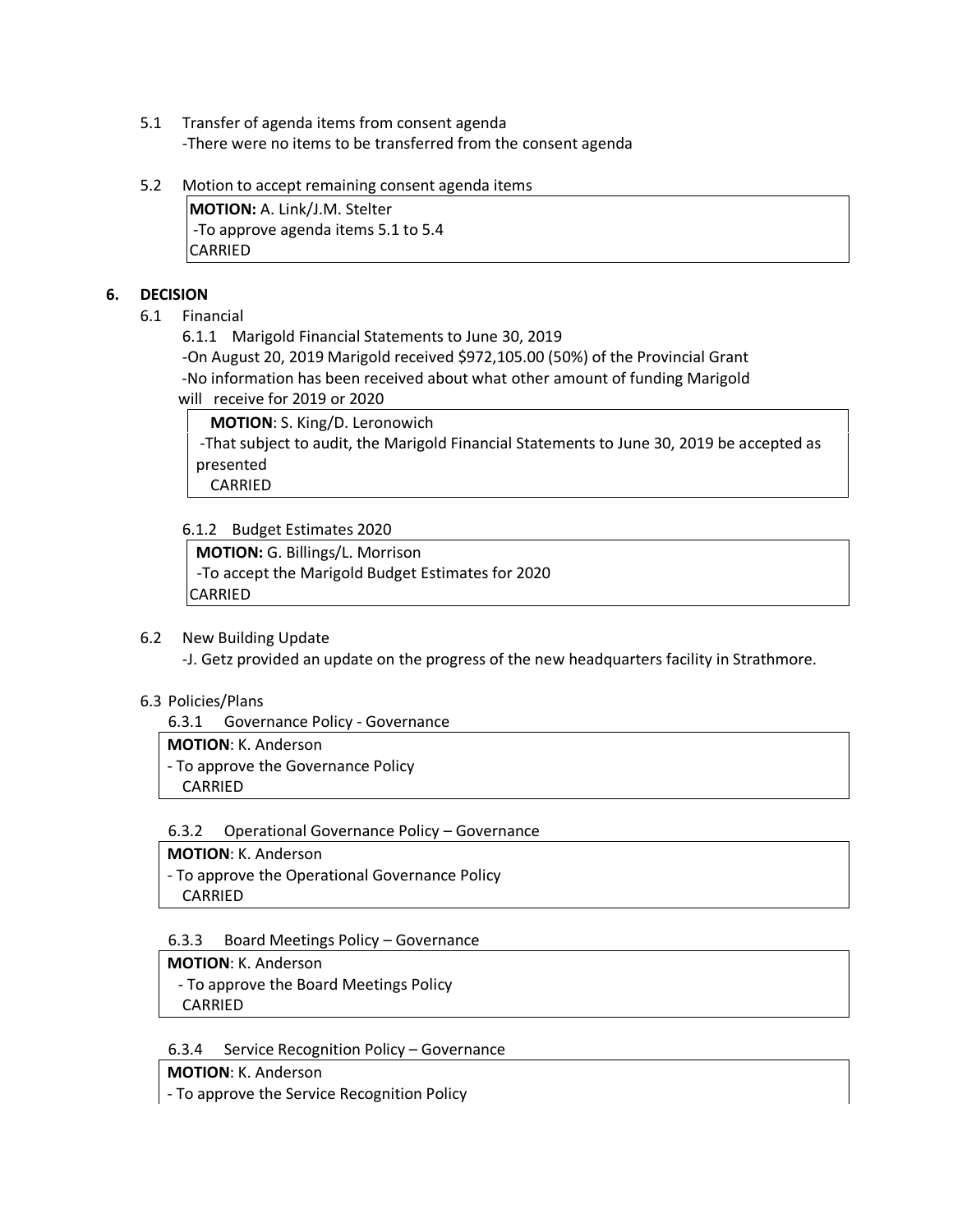#### 6.3.5 Schedule A – Board Members Roles and Responsibilities (Orientation for Marigold Board Members Policy) – Governance

#### **MOTION**: K. Anderson

- To approve the Schedule A – Board Members Roles and Responsibilities of the Marigold Board Members Policy CARRIED

#### 6.3.6 Hours of Service Policy – Library Service Points – Governance

#### **MOTION**: K. Anderson

- To approve the Library Service Points Hours of Service Policy CARRIED

#### 6.3.7 Finance Policy – Library Service Points – Governance

 **MOTION**: K. Anderson

- To approve the Library Service Points Finance Policy

CARRIED

#### 6.3.8 Unattended Children Policy – Library Service Points – Governance

#### **MOTION**: K. Anderson

- To approve the Library Service Points Unattended Children Policy CARRIED

#### 6.3.9 Collection Management Policy – Library Service Points – Standards & Services

#### **MOTION**: M. Booker

- To approve the Library Service Points Collection Management Policy CARRIED

#### 6.3.10 Programs Policy – Standards & Services

# **MOTION**: M. Booker

- To approve the Programs Policy CARRIED

#### 6.3.11 Marigold Library System Technology Plan 2019-2020 – Standards & Services

**MOTION**: M. Booker - To approve the Marigold Library System Technology Plan 2019-2020 CARRIED

#### **7. ITEMS FROM THE CONSENT AGENDA**

**-**There were no items from the Consent Agenda

#### **8. INFORMATION**

- 8.1 Marigold IT Update
	- Vice Chair, John Getz and IT Manager, Richard Kenig, provided an update on the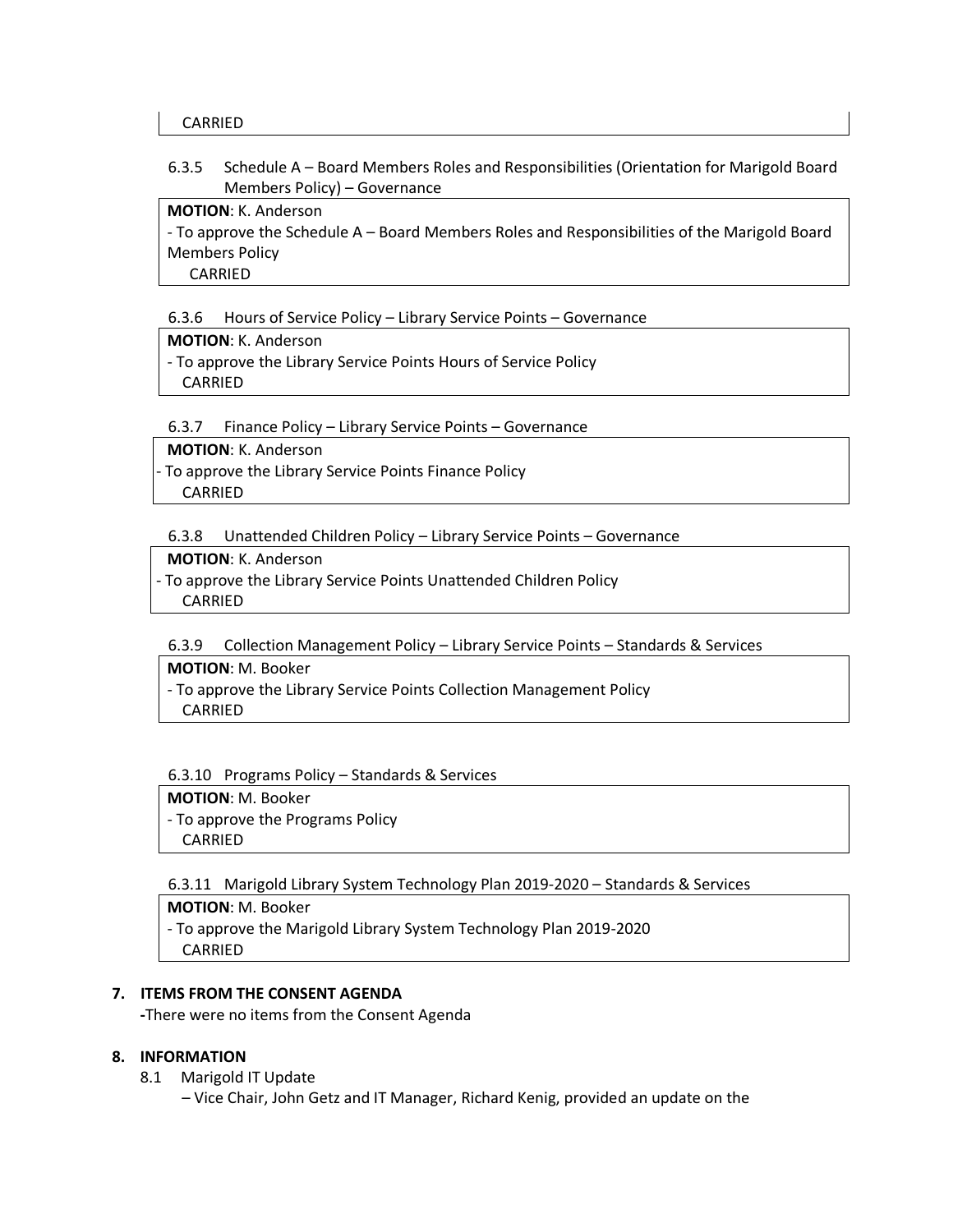malware crisis that impacted Marigold in May and June of this year.

8.2 Why Weeding Matters

 – N. Dunnewold and K. den Boon, Library Services Consultants at Marigold HQ, provided information about the importance of weeding in libraries

## 8.3 October Library Month

– Communications and Marketing Specialist, C. Pilikowski, provided information about the initiatives that member libraries will be engaged in during Alberta Culture days and Library Month in October.

## 8.4 Upcoming Board Meetings

- Saturday, November 16, 2019, 9:30 a.m. Carseland Community Centre
- Saturday, January 25, 2020, 9:30 a.m. Videoconference, four locations

## 8.5 Updates – M. Toombs

-All Marigold member library websites have been launched -Marigold is offering the Power of Advocacy: Move Your Library Forward course to any Board members or staff who wish to participate -Mark Asberg has been hired as the new CEO for Calgary Public Library -Nicole Dunnewold, Library Services Consultant at Marigold Headquarters, has accepted another position and will be leaving Marigold as of September. Marigold is actively recruiting for her position.

## 8.6 Information Sharing – Roundtable

Back Diamond/Turner Valley - I. Hoffman, as a member of the Sheep River Library Board, is visiting Marigold member libraries and is impressed with how unique each library is

Longview – The library offered a kite program that was provided by one of Marigold's summer students. The program was very successful Hussar – offered the same kite program which was very well attended Trochu – opened a competition for a new logo. A grade 11 student won the competition and Trochu library has a new logo Waiparous – enjoyed the Member Libraries Workshop offered by Marigold in May 2019. The venue and the choice of speakers was impressive Linden- The Minecraft program was so successful that they had a full attendance and had to turn others away

## **9. BOOK DRAW**

The book, Where Rivers Meet, by Stephen Legault was won by, A. Link from Wheatland County

**\_\_\_\_\_\_\_\_\_\_\_\_\_\_\_\_\_\_\_\_\_\_\_\_\_\_\_\_\_\_\_\_\_\_\_\_\_\_\_ \_\_\_\_\_\_\_\_\_\_\_\_\_\_\_\_\_\_\_\_\_\_\_\_\_\_\_\_\_\_\_\_\_\_\_\_\_\_\_\_**

**10. ADJOURNMENT –** J. Getz declared the meeting adjourned at 12:13 pm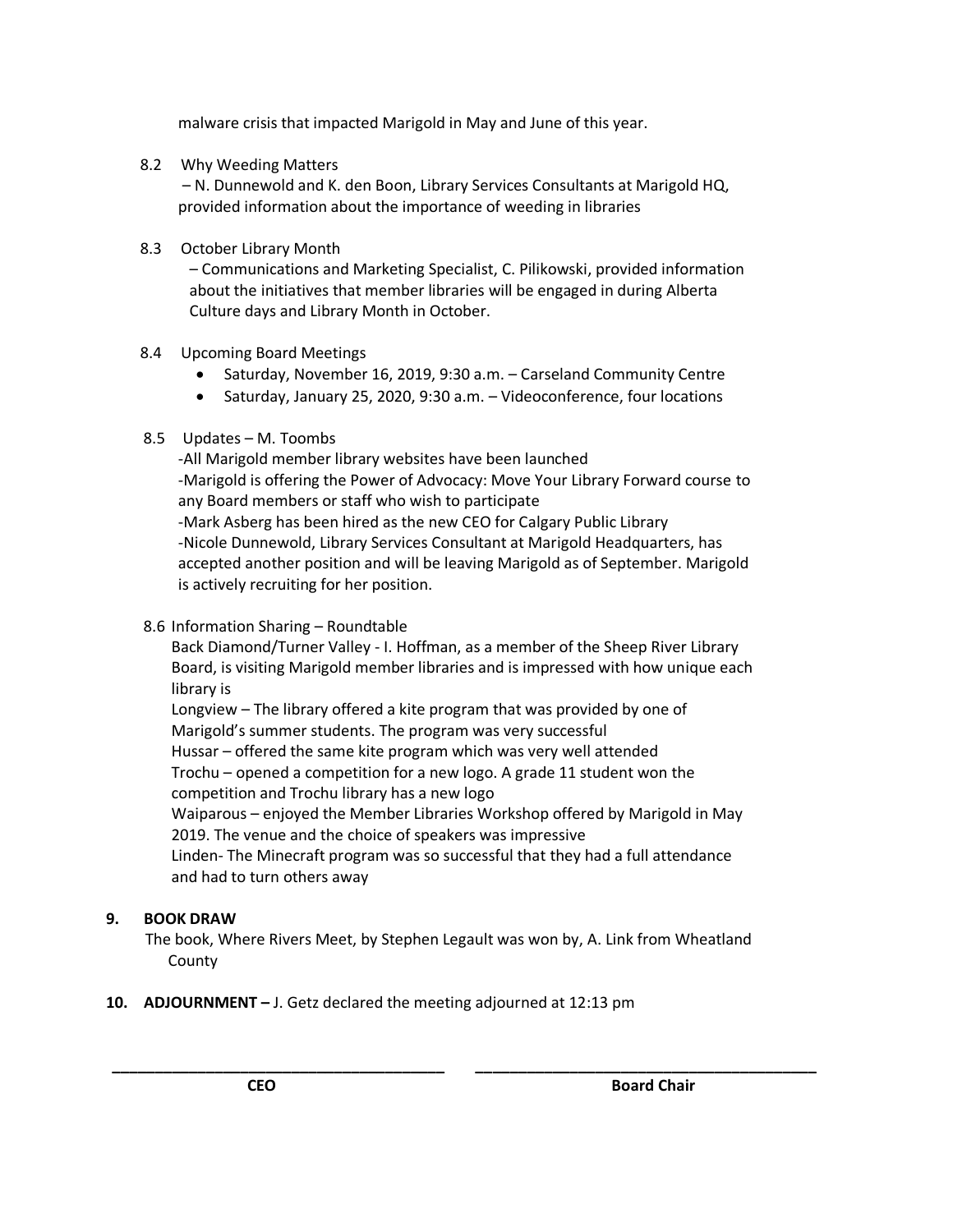# **Marigold Library System Board of Management Meeting Carseland Community Centre Saturday, November 16, 2019 - 9:30 am – 12:30 pm**

# **MINUTES**

## **MARIGOLD BOARD MEMBERS IN ATTENDANCE MARIGOLD HQ STAFF IN ATTENDANCE**

| <b>ACADIA</b>                          | <b>Maxine Booker</b>                        | 1              | Michelle Toombs                        |                     |
|----------------------------------------|---------------------------------------------|----------------|----------------------------------------|---------------------|
| <b>BEISEKER</b>                        | Sharon King                                 | 2              | Laura Taylor                           |                     |
| M.D. BIGHORN                           | Lynda Lyster                                | 3              | Lynne Price                            |                     |
| <b>CANMORE</b>                         | Judith Smith                                | 4              | Caleigh Haworth                        |                     |
| <b>CARBON</b>                          | Michelle Lomond                             | 5              | Miriam Thompson                        |                     |
| <b>CEREAL</b>                          | <b>Elaine Michaels</b>                      | 6              | Nora Ott (recording)                   |                     |
| <b>CHESTERMERE</b>                     | Lennox Gomes                                | $\overline{7}$ | Alida Pituka                           |                     |
| <b>CONSORT</b>                         | Michael Beier                               | 8              | <b>Richard Kenig</b>                   |                     |
| <b>DRUMHELLER</b>                      | Margaret Nielsen                            | 9              | Jessie Bach                            |                     |
| <b>EMPRESS</b>                         | Nora Sunderland                             | 10             | Kristine den Boon                      |                     |
| FOOTHILLS M.D.                         | <b>Eleanor Chinnick</b>                     | 11             |                                        |                     |
| <b>GHOST LAKE</b>                      | Donna Bauer                                 | 12             |                                        |                     |
| <b>KNEEHILL COUNTY</b>                 | <b>Glen Keiver</b>                          | 13             | <b>REGRETS EXCUSED WITH RESOLUTION</b> |                     |
| <b>LONGVIEW</b>                        | Jan Dyck                                    | 14             | <b>ACME</b>                            | Daniel Leronowich   |
| <b>MORRIN</b>                          | <b>Karen Neill</b>                          | 15             | <b>AIRDRIE</b>                         | Leon Cygman         |
| <b>OKOTOKS</b>                         | Nicole Kiefuik                              | 16             | <b>COCHRANE</b>                        | Susan Roper         |
| <b>OYEN</b>                            | Ed Hogan                                    | 17             | <b>CROSSFIELD</b>                      | Jo Tennant          |
| <b>ROCKYFORD</b>                       | <b>Gary Billings</b>                        | 18             | <b>DELIA</b>                           | Jordan Elliot       |
| <b>STARLAND COUNTY</b>                 | <b>Lil Morrison</b>                         | 19             | <b>HANNA</b>                           | Melanie Jensen      |
| THREE HILLS                            | <b>Marilyn Sept</b>                         | 20             | <b>HUSSAR</b>                          | Kristen Anderson    |
| TURNER VALLEY/ BLACK<br><b>DIAMOND</b> | Ian Huffman                                 | 21             | KANANASKIS I.D.                        | Steven Dodwell      |
|                                        | <b>MARIGOLD BOARD MEMBERS IN ATTENDANCE</b> |                | <b>REGRETS EXCUSED WITH RESOLUTION</b> |                     |
| <b>WHEATLAND COUNTY</b>                | Amber Link                                  | 22             | <b>LINDEN</b>                          | Cynthia Klassen     |
| YOUNGSTOWN                             | Renee Laughlin                              | 23             | SPECIAL AREA #3                        | Helen Veno          |
|                                        |                                             |                | <b>SPECIAL AREA #4</b>                 | Jodi Kurek          |
|                                        |                                             |                | <b>STANDARD</b>                        | John Getz           |
|                                        |                                             |                | <b>STRATHMORE</b>                      | Denise Peterson     |
|                                        |                                             |                | <b>TROCHU</b>                          | <b>Bonnie Munro</b> |
|                                        |                                             |                | <b>WAIPAROUS</b>                       | Janine Jevne        |
|                                        |                                             |                | <b>VACANCIES</b>                       |                     |
|                                        |                                             |                | <b>BANFF</b>                           |                     |

BANFF HIGH RIVER SPECIAL AREA #2

## **GUESTS ABSENT WITHOUT RESOLUTION**

MUNSON Lyle Cawiezel

Janelle Sandboe Chestermere Library Board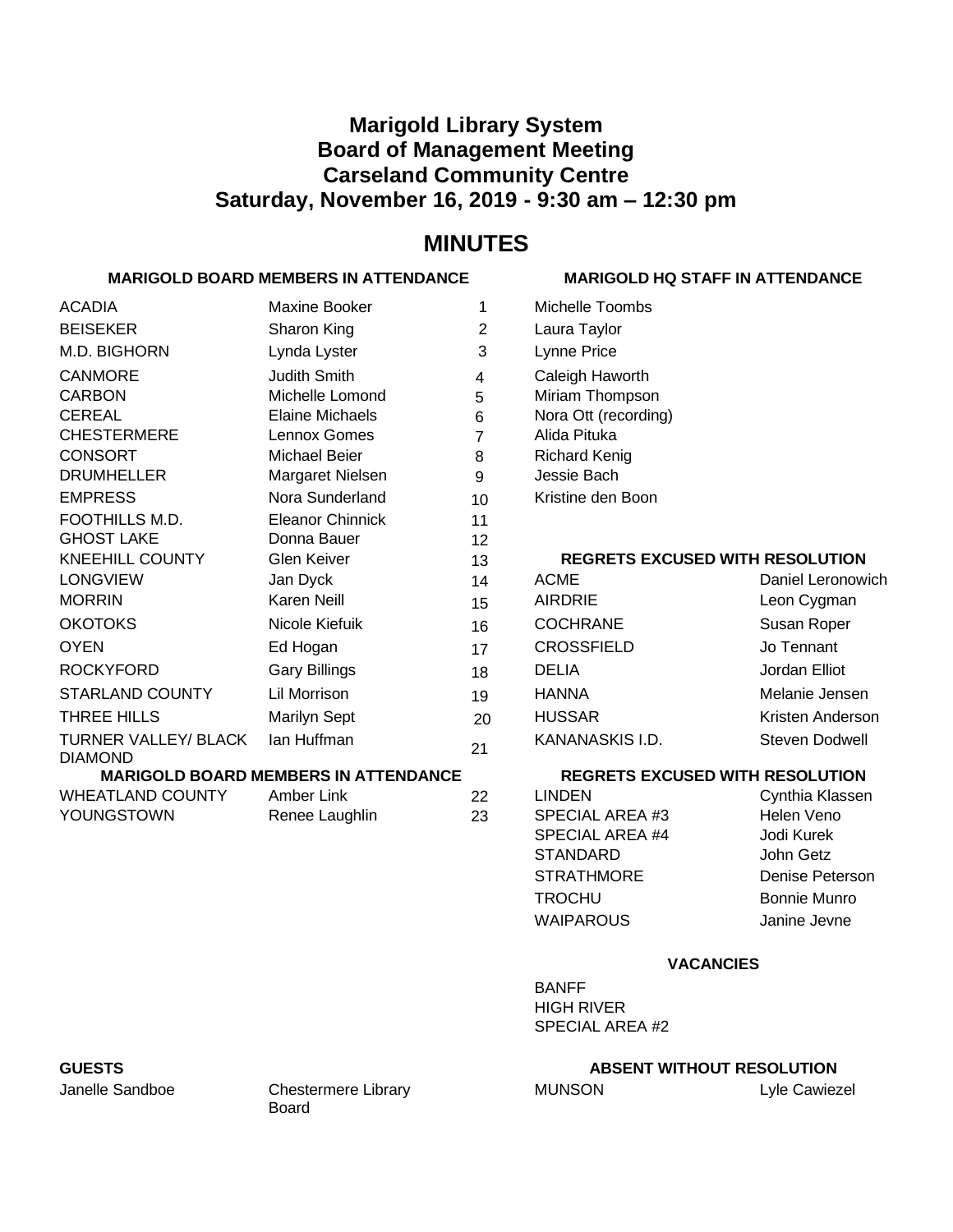I.D. #9 Jean Marc Stelter IRRICANA Teresa Cameron ROCKY VIEW COUNTY Dimitri Dimopoulos

# **MINUTES**

**1. Call to Order –** L. Lyster called the meeting to order at 9:38 am

- 1.1 Greetings from Wheatland County -Reeve Amber Link provided greetings on behalf of Wheatland County. Amber stated that Wheatland County was very proud of the Carseland Library. She stated that there is an evident sense of community in Carseland and welcomed all delegates to Wheatland County.
- 1.2 Introduction of Delegates, guests and staff - L. Lyster asked that the delegates, guests, and staff introduce themselves
- 1.3 Recognition of new Board members

-There is one new Board member:

- Nicole Kiefuik Town of Okotoks
- 1.4 Acknowledgement of regrets and excused absences **MOTION:** M. Nielsen/E. Hogan -That the Marigold Board excuse absent Marigold Trustees named in the minutes, who have provided regrets with notice of their absence before this meeting CARRIED

#### **2. Approval of Agenda**

 **MOTION:** S. King/ L. Morrison

-To amend the agenda by moving item 5.4 Marigold Library System ALTA Representative to 8.2 on the Agenda

CARRIED

**MOTION:** J. Dyck/M. Beier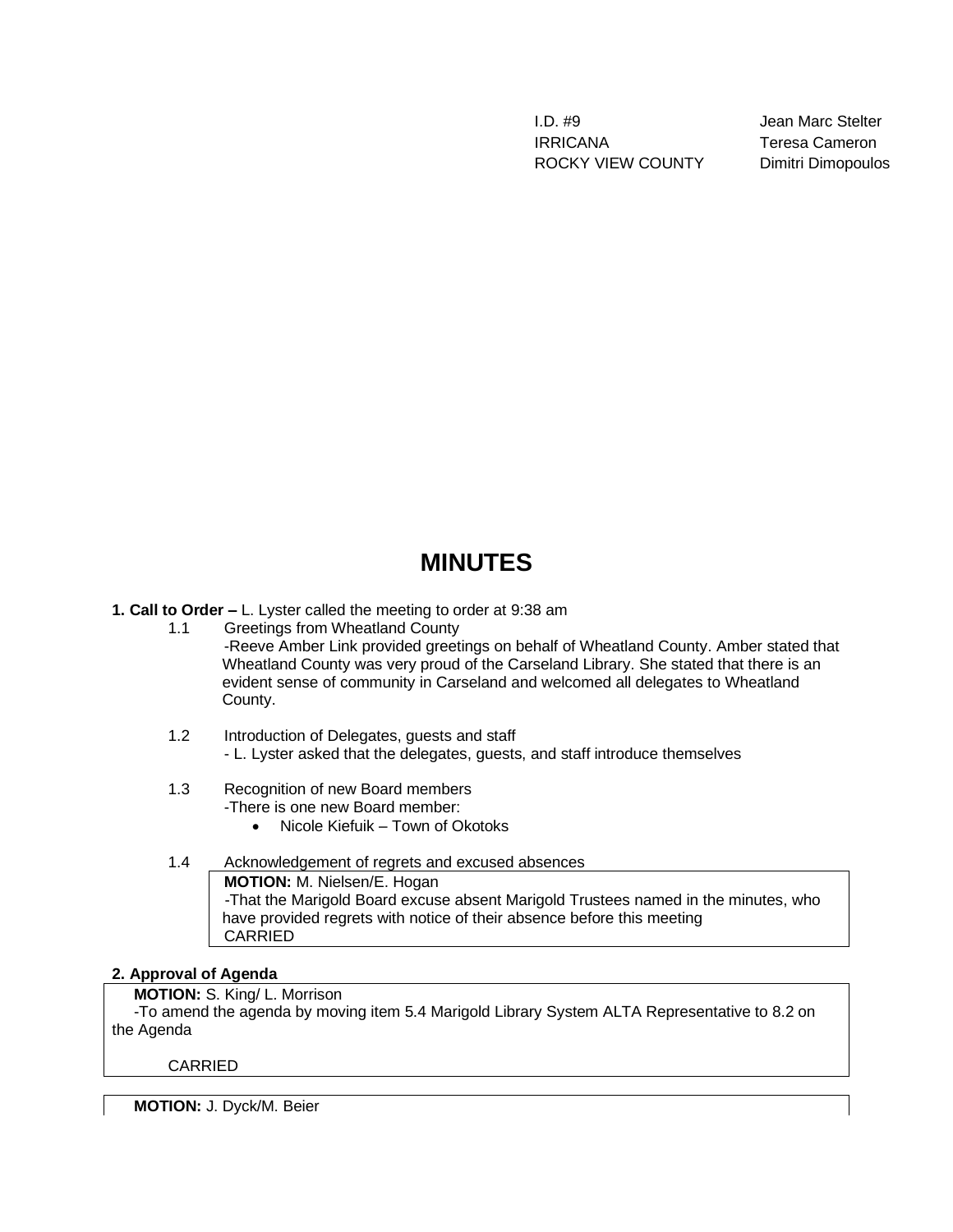#### **3. Minutes of the August 15, 2019 Meeting**

 **MOTION:** I. Huffman/K. Neill  **-**To accept the minutes of the August 15, 2019 meeting as presented CARRIED

#### **4. Consent Agenda**

- 4.1 Transfer of agenda items from Consent Agenda - There were no items to transfer
- 4.2 Motion to accept remaining Consent Agenda items **MOTION:** E. Chinnick/L. Morrison -To approve agenda items 4.1 to 4.4 CARRIED

### **5. Decision**

5.1 Financial

| Financial |                                                                             |
|-----------|-----------------------------------------------------------------------------|
| 5.1.1     | Marigold Financial Statements to October 31, 2019                           |
|           | <b>MOTION: E. Michaels/A. Link</b>                                          |
|           | -Subject to audit, the Marigold Financial Statements to October 31, 2019 be |
|           | accepted as presented                                                       |
|           | <b>CARRIED</b>                                                              |
|           |                                                                             |

5.1.2 Draft Marigold Operating Budget 2020 – 2021

| <b>MOTION: G. Billings/M. Nielsen</b>                                           |  |
|---------------------------------------------------------------------------------|--|
| -To approve the Draft Marigold Operating Budget for 2020 - 2021 for information |  |
|                                                                                 |  |

CARRIED

5.1.3 Draft Marigold Capital/Projects Budget 2020

**MOTION:** G. Billings/L. Morrison -To approve the Draft Marigold Capital and Projects Budget 2020 for information CARRIED

#### 5.2 New Headquarters Building

-G. Billings spoke about the progress made towards to the new building.

#### **MOTION:** L. Morrison/M. Beier

-To authorize Marigold Library System to make a one-time exception to the RFP requirement for purchases over \$50,000 in Marigold Board Finance Policy, to allow the Western Irrigation District to complete owner work and supply for the Marigold Library System/Western Irrigation District Joint Facility under the umbrella of the General Contractor

5.3 Policies/Plans

| 5.3.1          | Information Technology (IT Services) Policy - Standards & Services |
|----------------|--------------------------------------------------------------------|
|                | <b>MOTION:</b> M. Booker                                           |
|                | -To approve the Information Technology (IT Services) Policy        |
| <b>CARRIED</b> |                                                                    |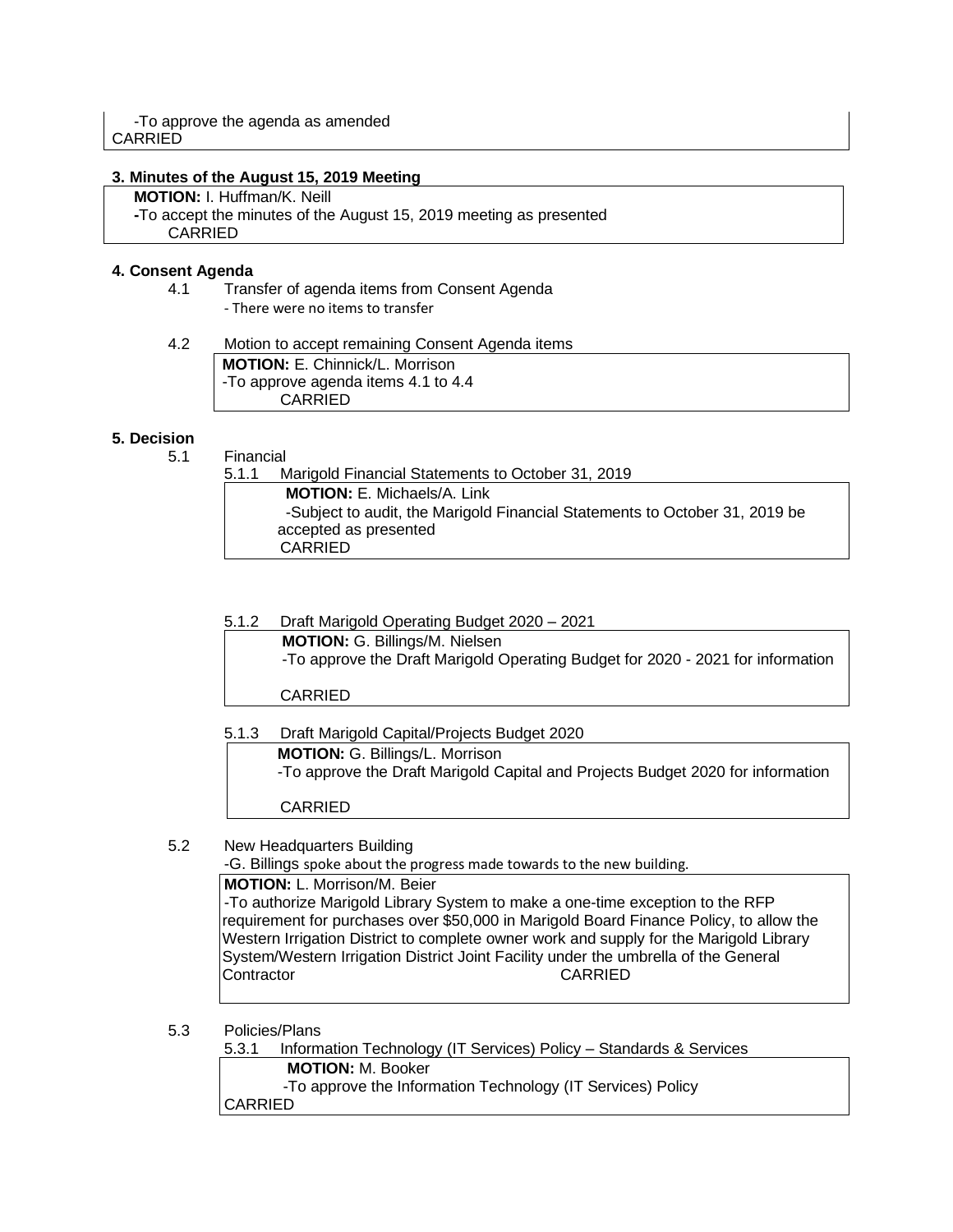5.3.2 Access and Acceptable Use of Information Technology – Standards & Services **MOTION:** M. Booker -To approve the Access and Acceptable Use of Information Technology Policy CARRIED

| 5.3.3 | Use of Work-Issued Technology, Library Service Points - Standards & Services |
|-------|------------------------------------------------------------------------------|
|       | <b>MOTION:</b> M. Booker                                                     |
|       | -To approve the Use of Work-Issued Technology, Library Service Points Policy |
|       | CARRIED                                                                      |

## 5.3.4 Freedom of Information and Protection of Privacy Bylaw – Governance

**MOTION:** M. Nielsen/M. Booker -That the Freedom of Information and Protection of Privacy Bylaw be given first reading

CARRIED

**MOTION:** M. Nielsen/L. Morrison -That the Freedom of Information and Protection of Privacy Bylaw be given second reading CARRIED

**MOTION:** M. Nielsen/J. Dyck -That the Freedom of Information and Protection of Privacy Bylaw be given third reading CARRIED

**MOTION:** M. Nielsen -That the Freedom of Information and Protection of Privacy Bylaw having been given three readings, be accepted as presented CARRIED

**MOTION:** M. Nielsen -To approve the Freedom of Information and Protection of Privacy Bylaw CARRIED

5.3.5 Records Management Policy – Governance **MOTION:** M. Nielsen -To approve the Records Management Policy CARRIED 5.3.6 Records Management Policy, Library Service Points – Governance **MOTION:** M. Nielsen

-To approve the Records Management Policy, Library Service Points Policy CARRIED

5.3.7 Accessibility for All Persons Policy, Library Service Points – Governance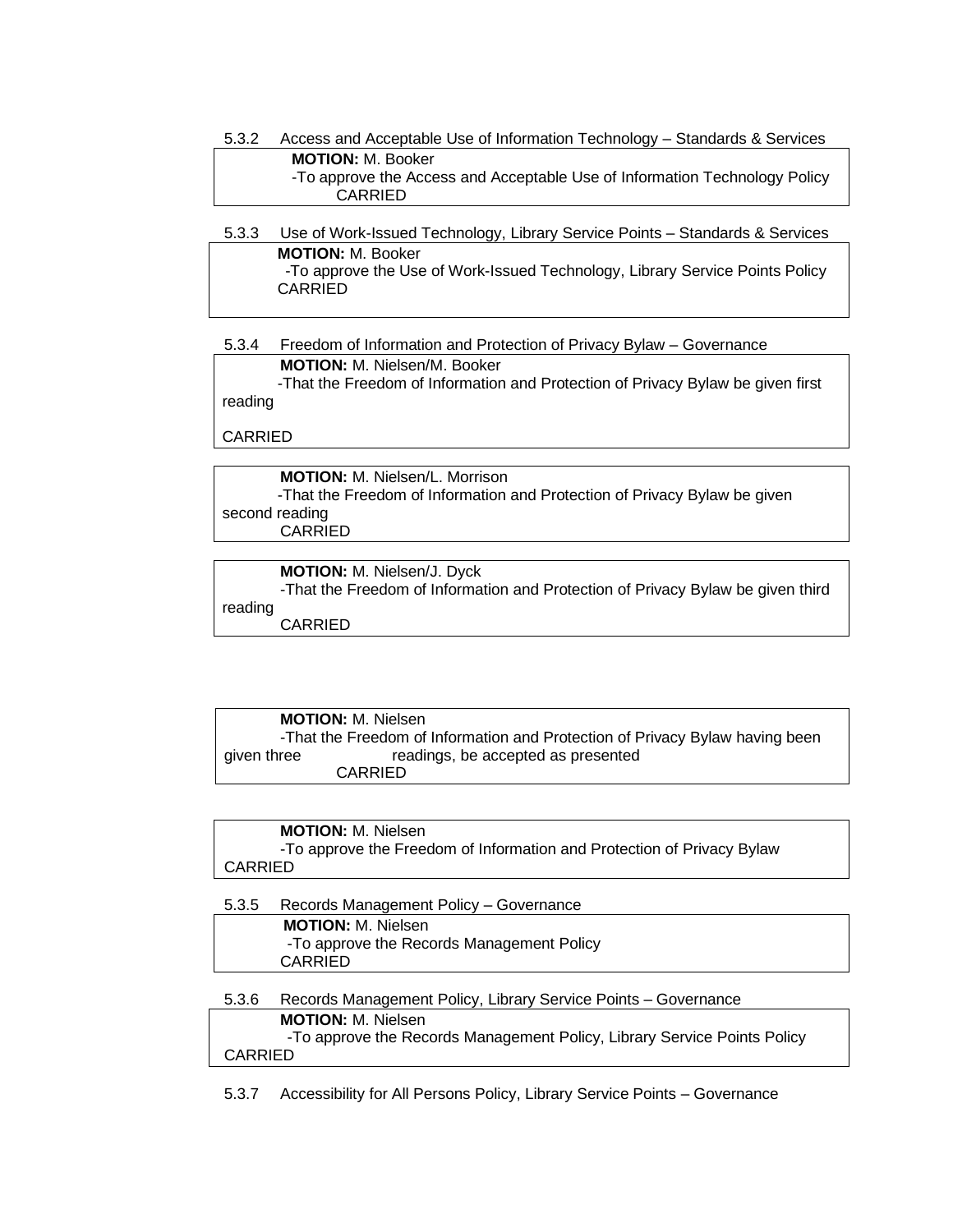| <b>MOTION:</b> M. Nielsen                                                    |  |
|------------------------------------------------------------------------------|--|
| -To approve the Accessibility for All Persons Policy, Library Service Points |  |
| CARRIED                                                                      |  |

- 5.3.8 Videoconference Equipment Policy, Library Service Points Governance **MOTION:** M. Nielsen
	- To delete the Videoconference Equipment, Library Service Points Policy CARRIED
- 5.4 Marigold Board Committee Vacancies
	- 5.4.1 Nominating Ad Hoc Committee
		- L. Lyster asked for two volunteers for the Nominating Ad Hoc Committee
		- E. Michaels and J. Dyck volunteered to be on the Nominating Ad Hoc

**Committee** 

- L. Lyster asked for further nominations and hearing none, declared that E. Michaels and
	- J. Dyck are appointed to the Nominating Ad Hoc Committee
- 5.5 Freedom to Read Week Proclamation
	- L. Taylor read the Freedom to Read Week Proclamation
	- L. Lyster declared February 23 to 29, 2020 as Freedom to Read Week and signed the proclamation
	- C. Haworth spoke about the importance of being able to choose what you want to read and how intellectual freedom is challenged when any resource is restricted

#### **6. Items from the Consent Agenda**

 **-**There were no items from the Consent Agenda

## **7. Group Discussion – All in Attendance**

- Participants were asked for their ideas, to pass along to the provincial government, on how to reduce library- related red tape, what formal requirements or practices they found challenging or

- cumbersome, and what practices or requirements they wished to retain. Suggestions included:
	- change the specifications for population for professional librarians for rural libraries
	- reduce the number of meetings that library boards need to have or eliminate the number of meetings that are required and let library boards meet as needed
	- reduce the minimum number of board members needed on a library board
	- change the length of appointments to a library/system board or eliminate the length of appointment altogether

#### **8. Information**

8.1 Web Portal Demonstration

– R. Kenig provided information about and a demonstration of how to access Board documents online

#### 8.2 Marigold Library System ALTA Representative

- The Area 4 representative for Marigold is Marigold Board Member, Lennox Gomes, who has been the ALTA representative on behalf of Marigold for the past two years. He has indicated that he will continue in this position for another two years. Lennox is also the Vice President of ALTA.

- The Town of Strathmore Library Board Chair, Geoff Ball is the alternate to the ALTA Board for the Marigold Region. Geoff has also indicated his intent to continue in the Alternate position.

- 8.3 Updates
	- M. Toombs provided the following updates: